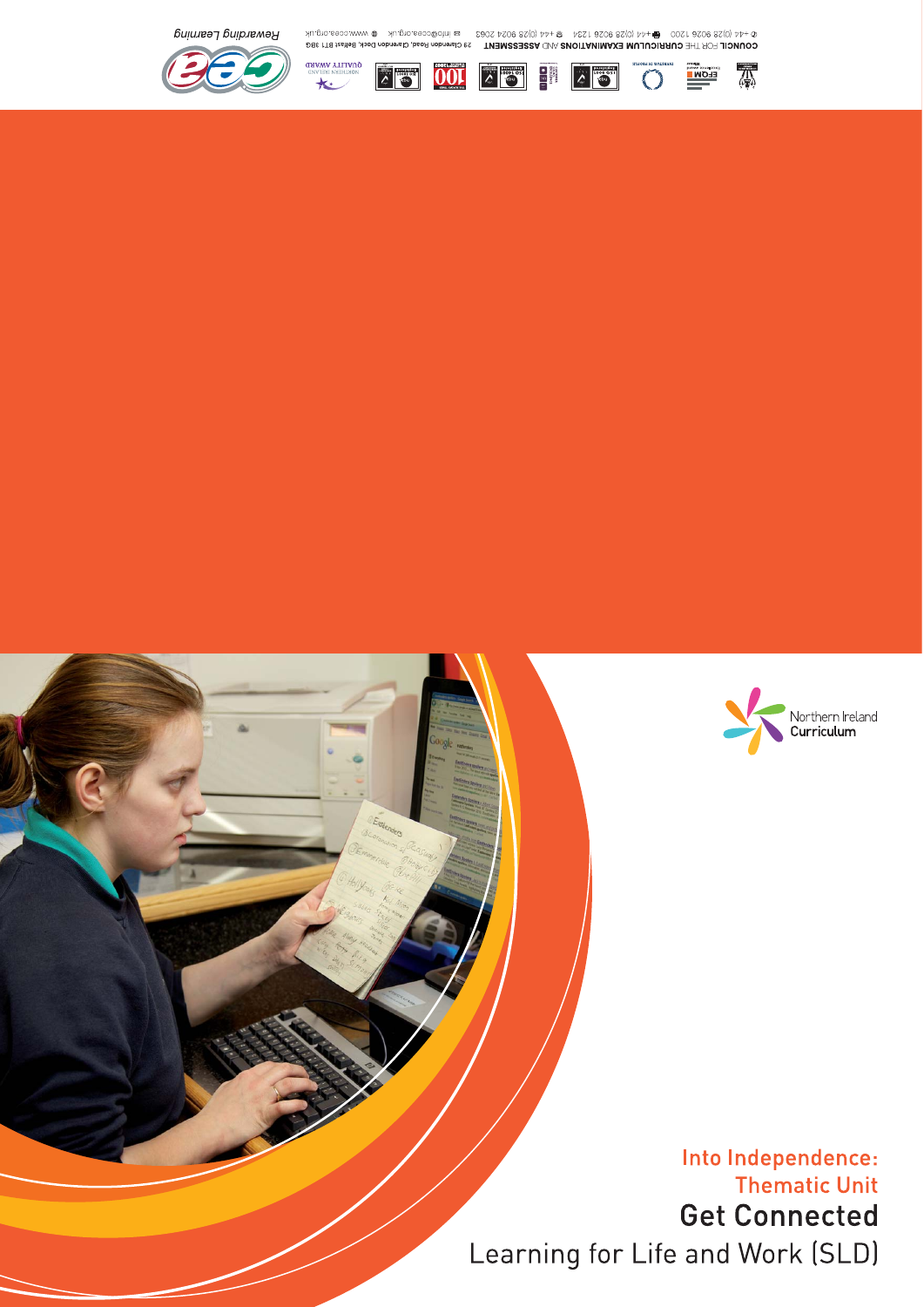#### **Writers' Group**

Mary McKendry, Castle Tower School, Ballymena Philip Reain, Parkview School, Lisburn

A CCEA Publication © 2011

www.nicurriculum.org.uk

Cover Photograph: Parkview School, Lisburn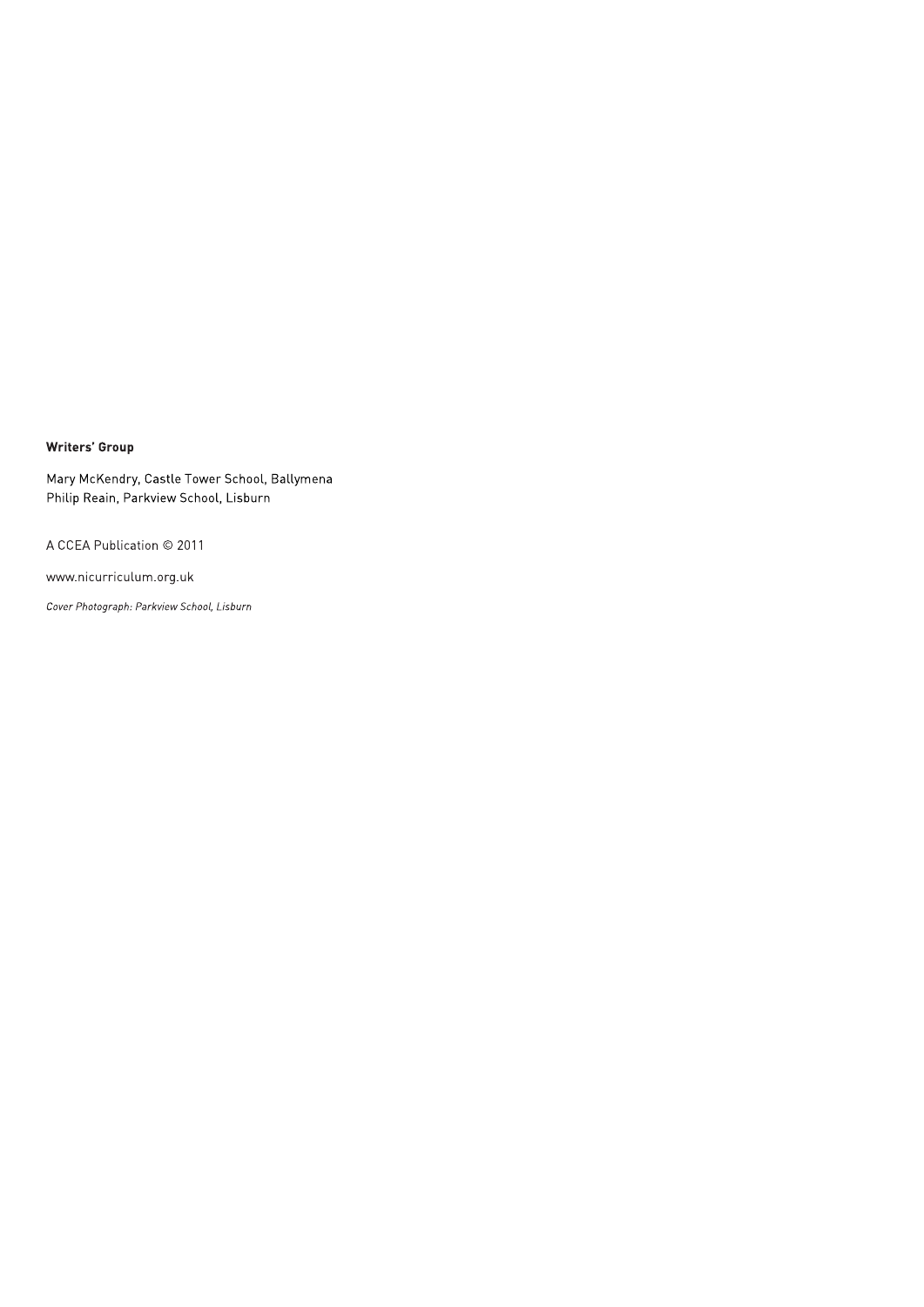# **Unit Title:** Into Independence

## *Sub Theme: Get Connected*

Thinking Skills and Personal Capabilities: Working with Others

Curriculum Objective: To develop the young person as an individual

Key Elements: Personal understanding, mutual understanding, moral character, citizenship, personal health

Attitudes and Dispositions: Personal responsibility, concern for others, openness to new ideas, community spirit, flexibility, respect, tolerance

Learning Experiences: Linked to other curriculum areas, relevant and enjoyable, media-rich, skills-integrated, active and hands on, offers choice, challenging and engaging, supportive environment, positive reinforcement, varied to suit learning style, ongoing reflection

> The Thematic Units connect the *Learning for Life and Work* subject strands of Personal Development, Local and Global Citizenship, Home Economics and Employability and demonstrate how they contribute to the understanding of a central theme. They provide a number of learning, teaching and assessment activities (and are accompanied by supporting resources) to help you address, interpret and develop the Northern Ireland Curriculum's key elements and Statements of Minimum Requirement.

Each Thematic Unit contributes to the statutory requirement for *Learning for Life and Work* and also links to other Areas of Learning. In addition, there are opportunities to develop learners' *Thinking Skills and Personal Capabilities*, incorporate *Assessment for Learning* principles and make connections to the *Cross-Curricular Skills*.

The units are not intended to be prescriptive and are not the only way to approach the Northern Ireland Curriculum. You do not have to follow them rigidly. Instead, we encourage you to choose from the wide range of learning, teaching and assessment activities in the units and adapt and extend them as appropriate for your classes.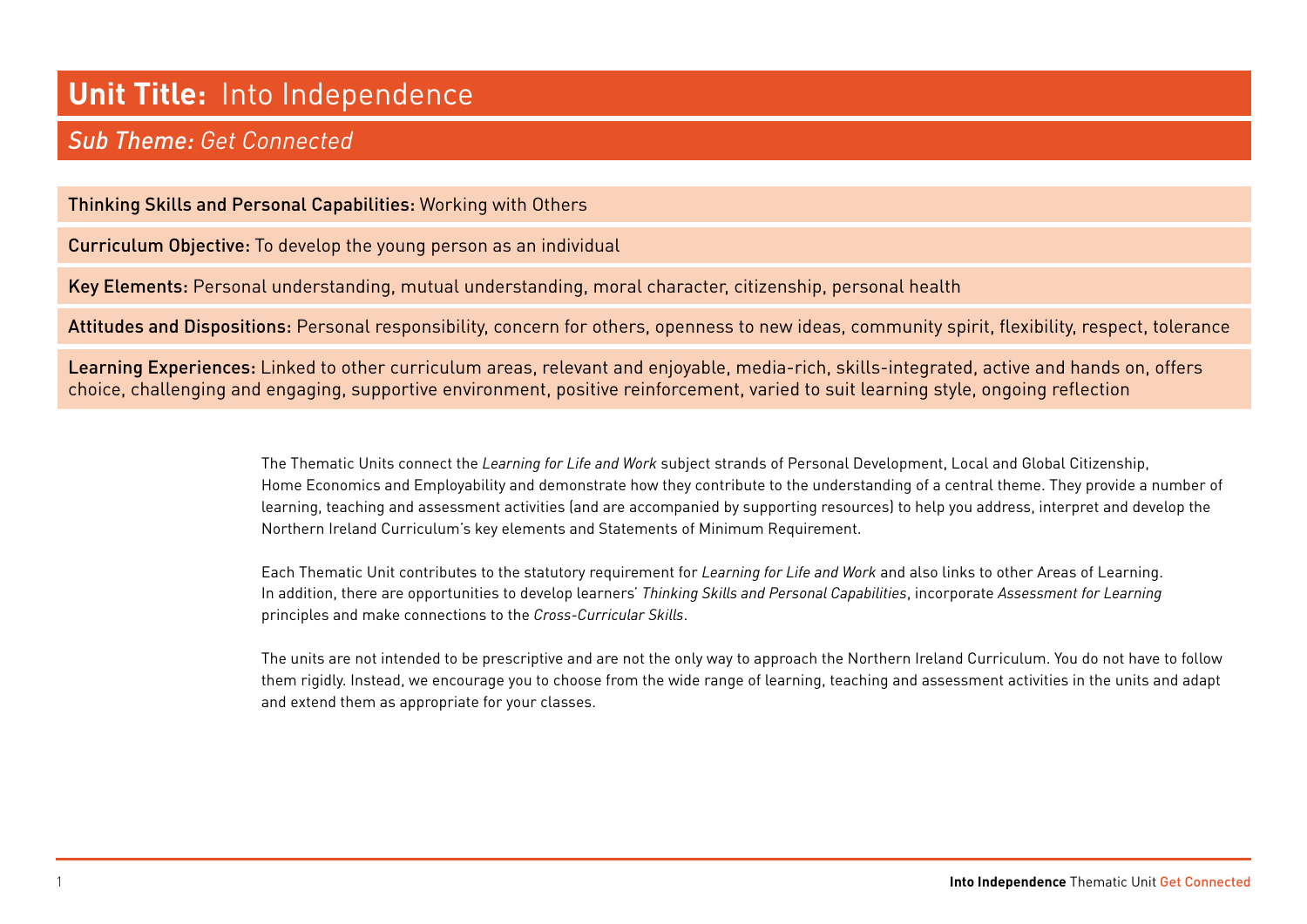# Statements of Minimum Requirement

These are the Statements of Minimum Requirement that are addressed in this unit:

#### Personal Development Personal Health Develop strategies to promote personal safety

Home Economics Independent Living Investigate consumer rights, responsibilities and support available in a range of scenarios

Personal Development Personal Health Investigate influences on physical and emotional/ mental personal health

Personal Development Self-Awareness Investigate the influences on a young person

Local and Global Citizenship Democracy and Active Participation Investigate various ways to participate in school and society

Personal Development Self-Awareness Explore and express a sense of self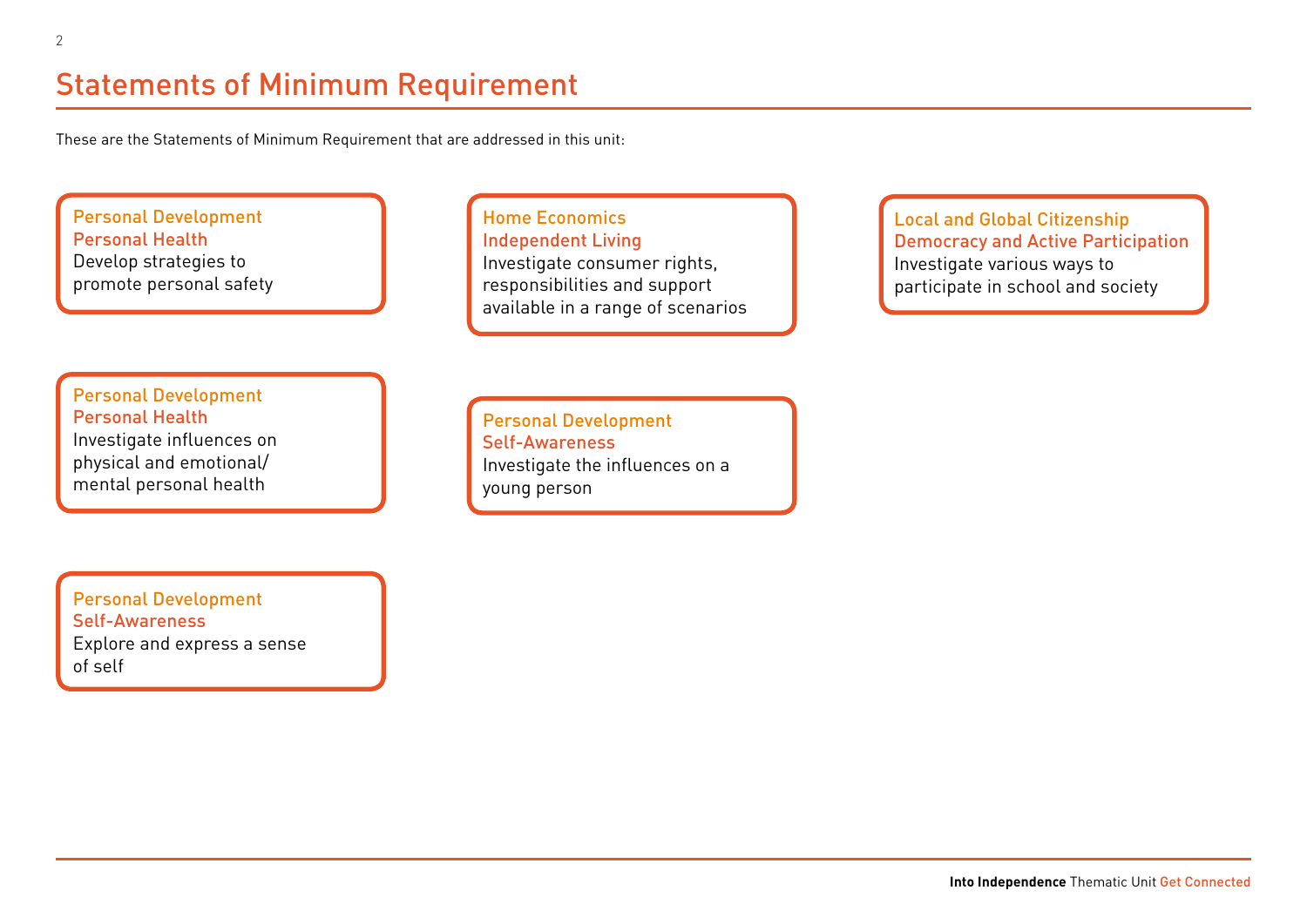| <b>Key Question</b>             | <b>Learning Intention</b><br>Learners will have<br>opportunities to | <b>Possible Learning, Teaching and Assessment Activities</b>                                                                                                                                                                                                                                                                                                                                             | <b>Skills and</b><br><b>Capabilities</b>                                                                                 |
|---------------------------------|---------------------------------------------------------------------|----------------------------------------------------------------------------------------------------------------------------------------------------------------------------------------------------------------------------------------------------------------------------------------------------------------------------------------------------------------------------------------------------------|--------------------------------------------------------------------------------------------------------------------------|
| How can I use<br>a mobile phone | develop an awareness of how<br>to use a mobile phone safely.        | If possible, allow your learners to have their mobile phones with them as you work<br>through these activities.                                                                                                                                                                                                                                                                                          | Listen actively and<br>share opinions                                                                                    |
| safely?                         |                                                                     | Discuss together who owns a mobile phone in the class, what they use it for, and<br>different reasons why people might have a mobile. Use Resource 1 to identify<br>differences in the style, design and functions of various phones. Explore their<br>features, including making calls, texting, listening to music, taking pictures and<br>surfing the internet.<br><b>Resource 1: Mobile Portrait</b> | <b>Communication -</b><br>Listen to and take<br>part in discussions,<br>explanations,<br>role plays and<br>presentations |
|                                 |                                                                     | Use Resource 2 to focus on using a mobile phone appropriately. Highlight that it's<br>important to show good manners by:<br>- listening to the caller;<br>- turning your mobile off (or to silent) when in certain situations, including in class;<br>and<br>- seeking permission before giving out other people's details.<br><b>Resource 2: Mobile Manners</b><br>≣                                    | <b>Communication -</b><br>Contribute<br>comments, ask<br>questions and<br>respond to others'<br>points of view           |

Resource Sheet in this booklet

Online Activity available from www.nicurriculum.org.uk

Skills tabs printed in **orange** are Cross-Curricular Skills

Skills tabs printed in **yellow** are Thinking Skills and Personal Capabilities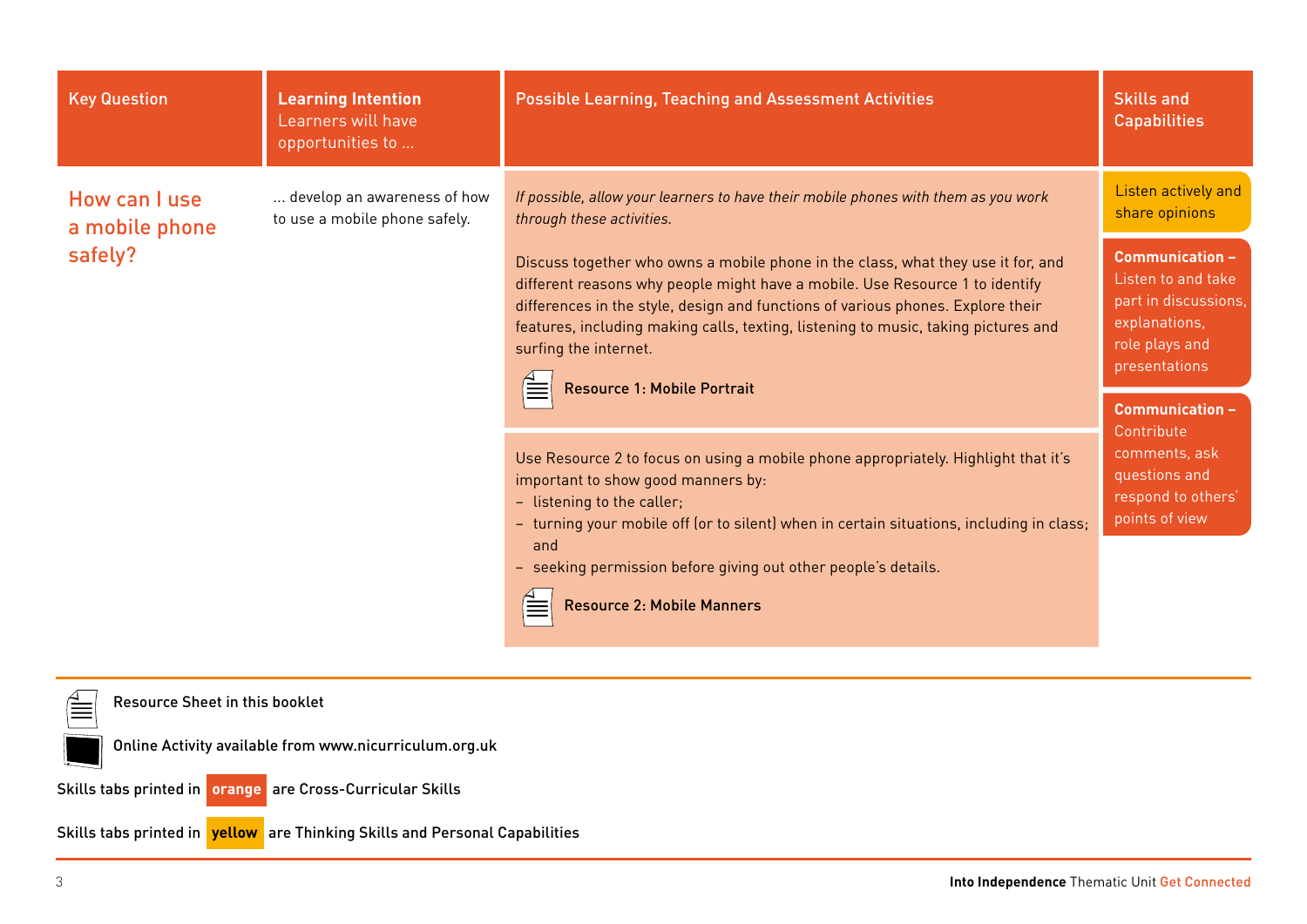| <b>Key Question</b>                        | <b>Learning Intention</b><br>Learners will have<br>opportunities to | <b>Possible Learning, Teaching and Assessment Activities</b>                                                                                                                                                                                                                                                                                                                                                                                                                                                                                                                                                                                                                                                                                                                                                                                                                                                                                                                                     | <b>Skills and</b><br><b>Capabilities</b> |
|--------------------------------------------|---------------------------------------------------------------------|--------------------------------------------------------------------------------------------------------------------------------------------------------------------------------------------------------------------------------------------------------------------------------------------------------------------------------------------------------------------------------------------------------------------------------------------------------------------------------------------------------------------------------------------------------------------------------------------------------------------------------------------------------------------------------------------------------------------------------------------------------------------------------------------------------------------------------------------------------------------------------------------------------------------------------------------------------------------------------------------------|------------------------------------------|
| How can I use<br>a mobile phone<br>safely? | develop an awareness of how<br>to use a mobile phone safely.        | Together explore what it's important to remember when using a mobile phone.<br>Highlight and discuss topics such as:<br>- looking after your phone (including making the learners aware of<br>mobile phone theft);<br>- what can go wrong (including a discussion of how calls can be expensive and<br>how it is possible to be bullied through offensive text messages);<br>- safety guidelines (such as keeping your number safe and keeping your phone in<br>a safe place); and<br>- the future of mobile phones (exploring what the learners would like to be able to<br>do with their mobile phones in the future).<br>Provide opportunities for your learners to practise ringing and texting one another.<br>Point out that when people text, getting their message across accurately is more<br>important than perfect spelling and grammar. Ensure that they know how to,<br>for example:<br>- store and access numbers;<br>- delete messages to ensure that memory space is available; |                                          |
|                                            |                                                                     | - charge the phone battery; and<br>- check their account.                                                                                                                                                                                                                                                                                                                                                                                                                                                                                                                                                                                                                                                                                                                                                                                                                                                                                                                                        |                                          |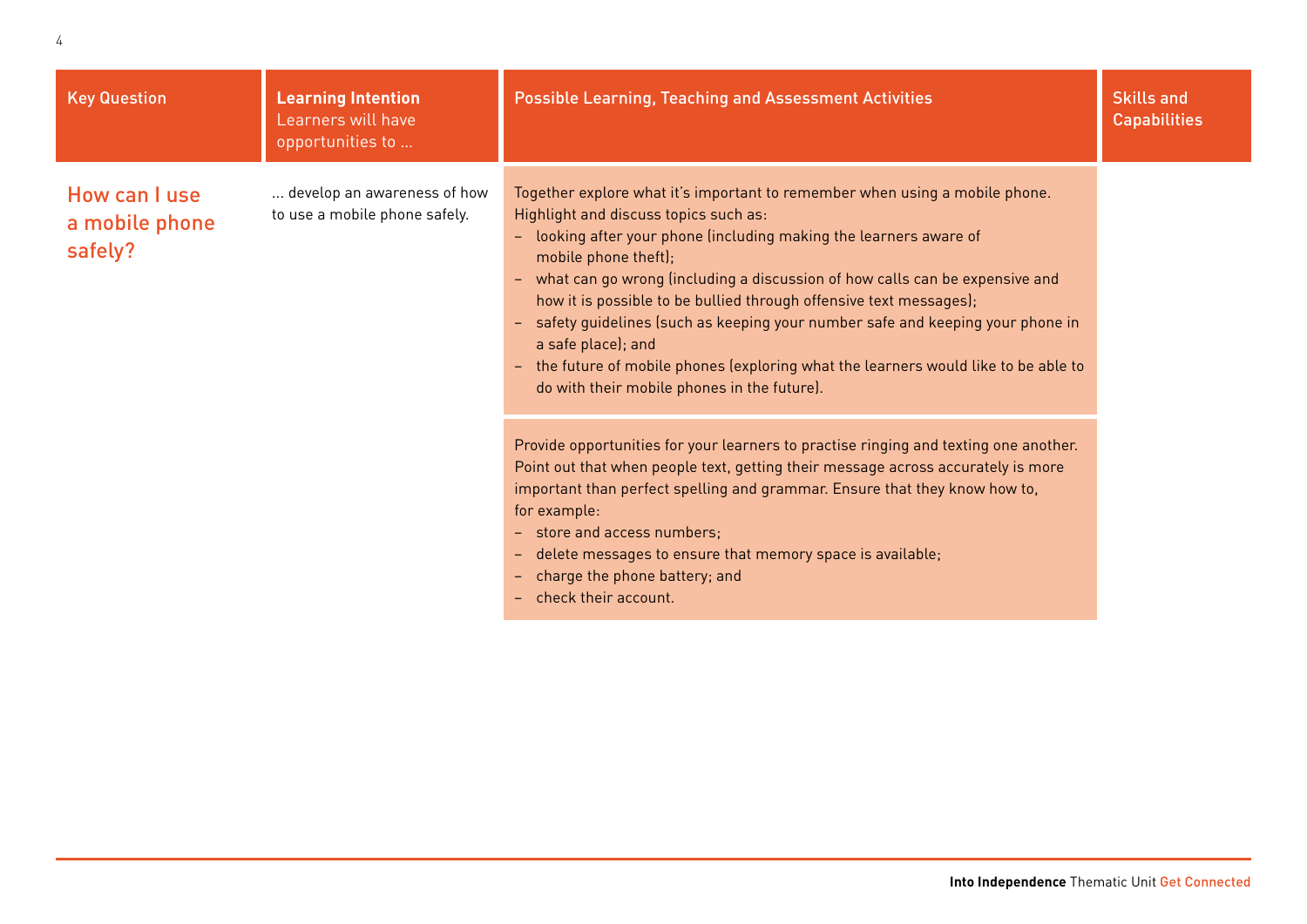| <b>Key Question</b>                        | <b>Learning Intention</b><br>Learners will have<br>opportunities to      | <b>Possible Learning, Teaching and Assessment Activities</b>                                                                                                                                                                                                                                                                                                                                                         | <b>Skills and</b><br><b>Capabilities</b>                                                                                               |
|--------------------------------------------|--------------------------------------------------------------------------|----------------------------------------------------------------------------------------------------------------------------------------------------------------------------------------------------------------------------------------------------------------------------------------------------------------------------------------------------------------------------------------------------------------------|----------------------------------------------------------------------------------------------------------------------------------------|
| What are social<br>networking<br>websites? | investigate the advantages<br>and disadvantages of social<br>networking. | Use the following activities to investigate with your learners what social networking<br>websites are and the dangers associated with them. For an excellent leaflet to read<br>before beginning lessons, see www.kidsmart.org.uk, click on 'Social Networking' and<br>look for 'downloads'. This leaflet could also be a useful guide for parents, many of<br>whom may not be very familiar with social networking. | Adapt behaviour<br>and language<br>to suit different<br>people and<br><b>situations</b>                                                |
|                                            |                                                                          | You could also use this website to initiate discussion and explore the following points:<br>- what social networking is;<br>different social networking websites; and<br>examples of unsafe and safe personal profiles.                                                                                                                                                                                              | <b>Communication -</b><br>Structure talk so<br>that ideas can be<br>understood by<br>others                                            |
|                                            |                                                                          | Once you have discussed social networking together, show online video clips<br>to begin to focus on what can go wrong. For example, go to www.bbc.co.uk/<br>learningzone/clips and type in the keywords 'cyberstalking' and/or<br>'checking you out online'.                                                                                                                                                         | Using ICT -<br>Research,<br>select, process<br>and interpret<br>information                                                            |
|                                            |                                                                          | Next, explore advice for staying safe from dangers like those shown in the video clips.<br>Useful websites with downloadable resources and up-to-date information include:<br>www.childnet-int.org<br>www.chatdanger.com<br>www.getsafeonline.com                                                                                                                                                                    | Using ICT -<br>Access and<br>manage data and<br>information                                                                            |
|                                            |                                                                          | You could also give your learners an opportunity to complete the online yes/no quiz<br>on staying safe while using the internet or chatrooms.<br><b>OA: Staying Safe Online</b>                                                                                                                                                                                                                                      | <b>Communication -</b><br>Communicate<br>information, ideas,<br>opinions, feelings<br>and imaginings<br>using an expanding<br>language |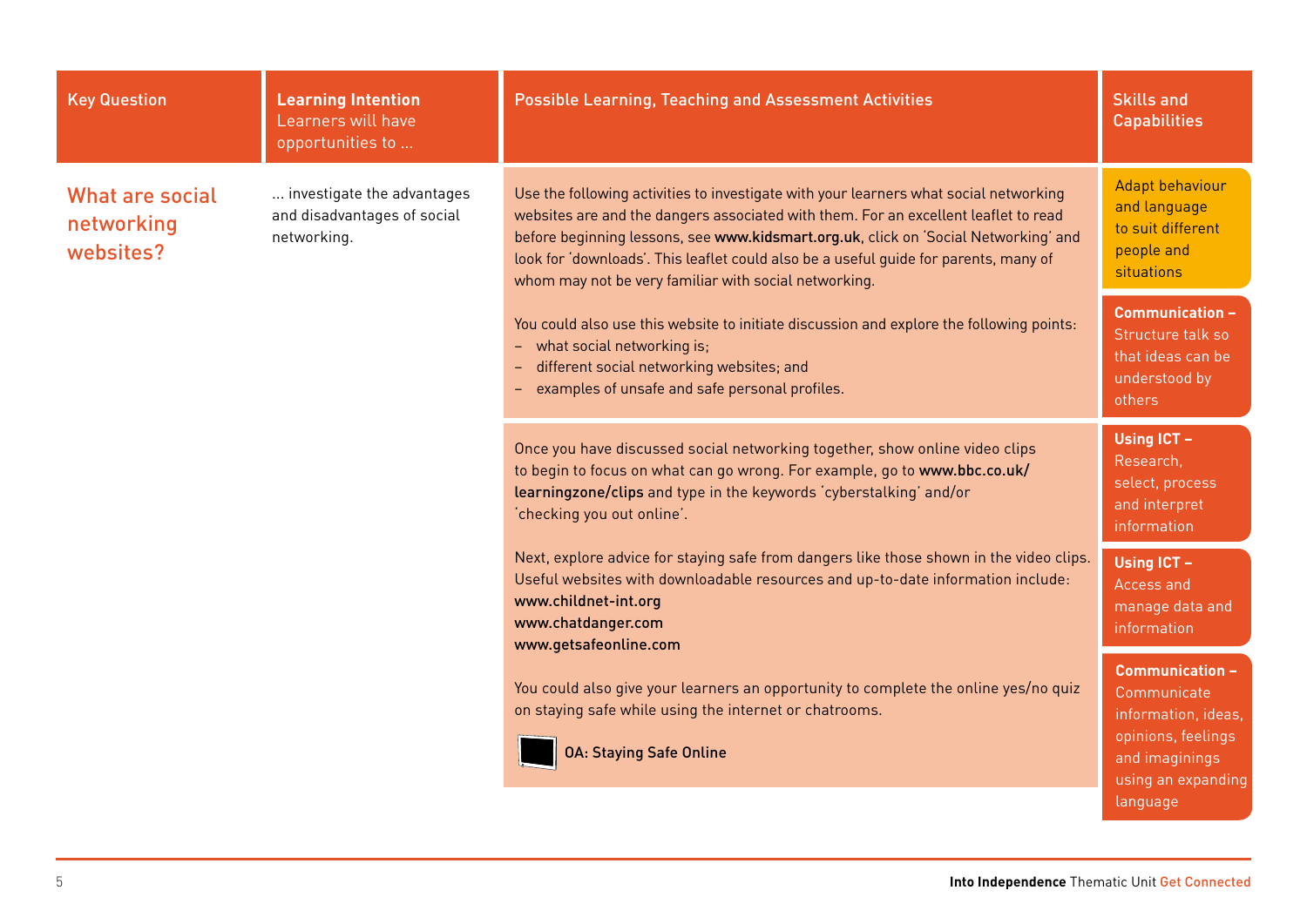| <b>Key Question</b>                        | <b>Learning Intention</b><br>Learners will have<br>opportunities to      | <b>Possible Learning, Teaching and Assessment Activities</b>                                                                                                                                                                                                                                                                                                 | <b>Skills and</b><br><b>Capabilities</b> |
|--------------------------------------------|--------------------------------------------------------------------------|--------------------------------------------------------------------------------------------------------------------------------------------------------------------------------------------------------------------------------------------------------------------------------------------------------------------------------------------------------------|------------------------------------------|
| What are social<br>networking<br>websites? | investigate the advantages<br>and disadvantages of social<br>networking. | Together match the words with the pictures in Resource 3 to create a poster of top<br>tips for staying safe online. Alternatively, the learners could use their own words<br>and/or pictures.<br>Resource 3: Stay Safe Rules Poster                                                                                                                          | Give and respond<br>to feedback          |
|                                            |                                                                          | To consolidate the learners' understanding that they should never place personal<br>information online, allow them to complete the form in Resource 4. Then place a<br>large red X over the top of the completed sheet to emphasise that the learners must<br>not share this information online.<br>Resource 4: Personal Information that's NOT for Sharing! |                                          |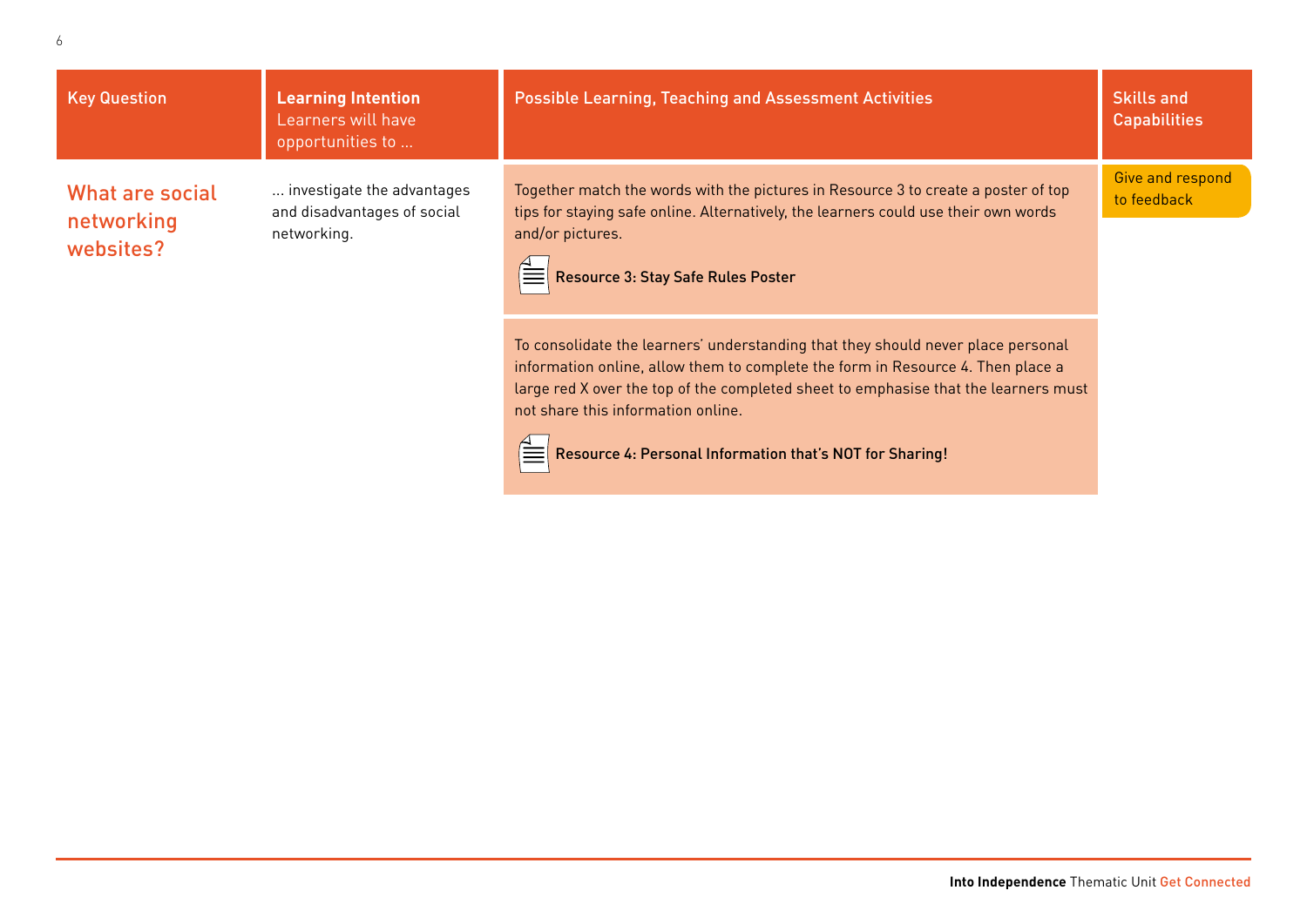| <b>Key Question</b>                        | <b>Learning Intention</b><br>Learners will have<br>opportunities to | <b>Possible Learning, Teaching and Assessment Activities</b>                                                                                                                                                                                                                                                                                                                                  | <b>Skills and</b><br><b>Capabilities</b>                                                                                               |
|--------------------------------------------|---------------------------------------------------------------------|-----------------------------------------------------------------------------------------------------------------------------------------------------------------------------------------------------------------------------------------------------------------------------------------------------------------------------------------------------------------------------------------------|----------------------------------------------------------------------------------------------------------------------------------------|
| How do I chat over<br>the internet safely? | explore methods of chatting<br>over the internet safely.            | Investigate the different ways learners can communicate over the internet. Use the<br>word bank to create Surf the Spider's web of communication in Resource 5.<br><b>Resource 5: Surf the Spider</b>                                                                                                                                                                                         | Adapt behaviour<br>and language to<br>suit different<br>people and<br>situations                                                       |
|                                            |                                                                     | To watch a video clip that shows what can go wrong when using chat rooms and<br>messenger, go to www.bbc.co.uk/learningzone/clips and search for the keywords<br>'online risks'. There is also a two-part video on the theme 'online safety'. Hold a<br>class discussion on the issues raised in each video.                                                                                  | <b>Communication -</b><br>Structure talk so<br>that ideas can be<br>understood by<br>others                                            |
|                                            |                                                                     | Visit the Childnet International website at www.childnet.com and click on the<br>project name 'Know IT All', then 'Special Education Needs'. You can find very helpful<br>resources here, including a straightforward, effective explanation of the 'SMART'<br>Rules for staying safe online, based on the words:<br>$-$ Safe;                                                                | Using ICT -<br>Access and<br>manage data and<br>information                                                                            |
|                                            |                                                                     | Meeting;<br>Accepting;<br>Reliable; and<br>- Tell.<br>You can download and print Widgit symbol versions of these rules from the Childnet<br>website. You might also find other resources in the primary schools section useful,<br>including The SMART Adventure. In this online resource, which lasts about 20<br>minutes, the characters experience a number of stranger danger challenges. | <b>Communication -</b><br>Communicate<br>information, ideas,<br>opinions, feelings<br>and imaginings<br>using an expanding<br>language |
|                                            |                                                                     | Give your learners an opportunity to develop Resource 6 into their own SMART Rules<br>poster, based on what they have learned.<br>Resource 6: SMART Rules Poster                                                                                                                                                                                                                              |                                                                                                                                        |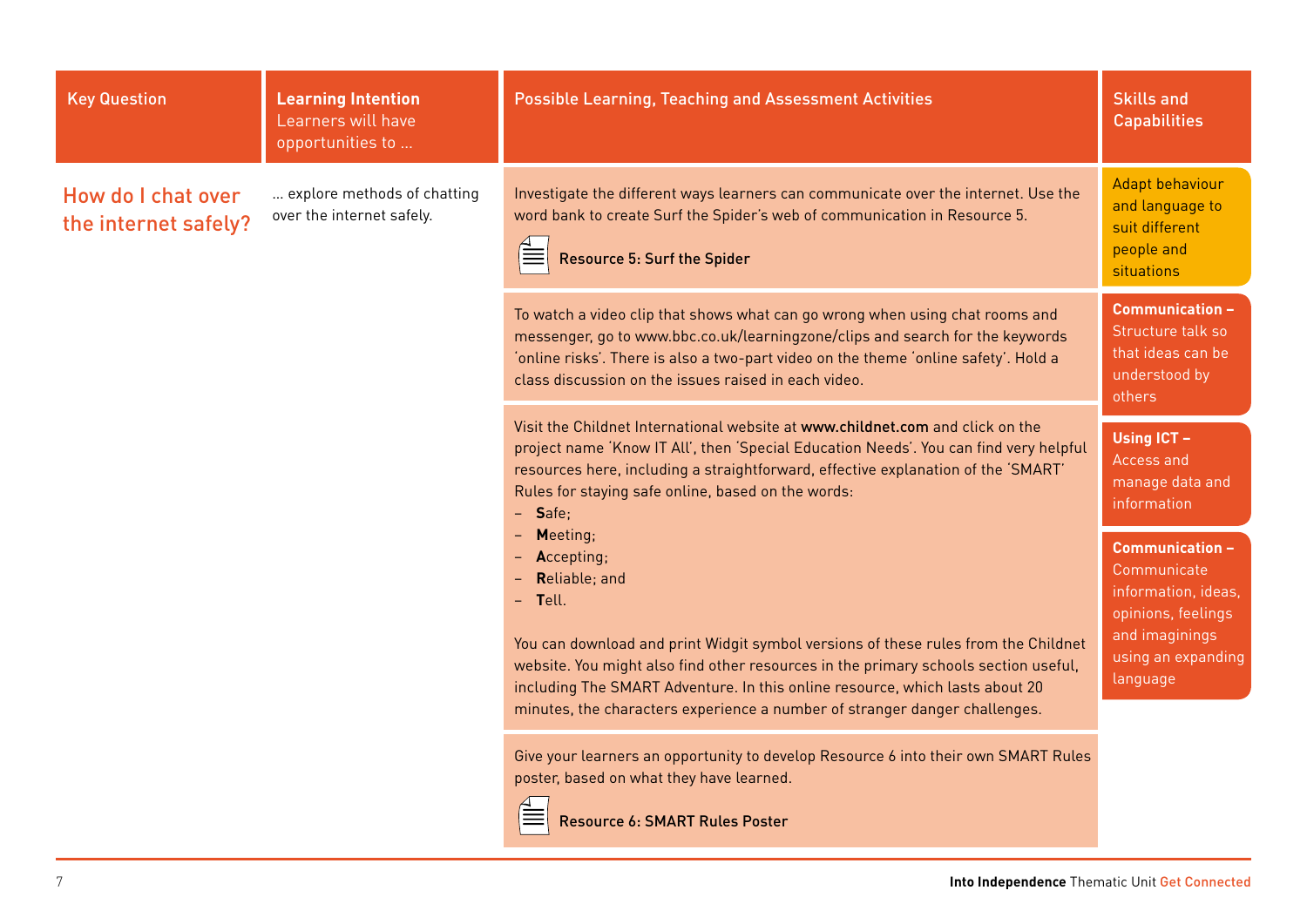| <b>Key Question</b>           | <b>Learning Intention</b><br>Learners will have<br>opportunities to | <b>Possible Learning, Teaching and Assessment Activities</b>                                                                                                                                                                                                                                                                                                                                                                                                                                                                                                                                                                                                                                                                                                                                                                                                                                                            | <b>Skills and</b><br><b>Capabilities</b>                                                                                                                                                                                                  |
|-------------------------------|---------------------------------------------------------------------|-------------------------------------------------------------------------------------------------------------------------------------------------------------------------------------------------------------------------------------------------------------------------------------------------------------------------------------------------------------------------------------------------------------------------------------------------------------------------------------------------------------------------------------------------------------------------------------------------------------------------------------------------------------------------------------------------------------------------------------------------------------------------------------------------------------------------------------------------------------------------------------------------------------------------|-------------------------------------------------------------------------------------------------------------------------------------------------------------------------------------------------------------------------------------------|
| How do I use<br>school email? | develop an awareness of how<br>to use school email.                 | Your learners should have access to their own C2k user account, including a personal<br>email account. (You may need to consult your IT co-ordinator.) Make a list of your<br>learners' email addresses so that they can copy type these later. Please note that<br>school email addresses can be shortened to the format username123@c2kni.net                                                                                                                                                                                                                                                                                                                                                                                                                                                                                                                                                                         | <b>Adapt behaviour</b><br>and language to suit<br>different people and<br>situations                                                                                                                                                      |
|                               |                                                                     | Use Resource 7 to investigate the topic of email, including:<br>$-$ what it is:<br>- what you need in order to send an email;<br>the benefits of email:<br>features of email; and<br>the future of email.<br><b>Resource 7: Electronic Mail</b><br>Provide copies of Resource 8 to help the learners prepare for sending an email<br>to a friend. You could also assign email addresses for each of them to write to.<br>Before they type their emails, read through the information on the school email<br>programme in Resource 9 together. If possible, lead your learners through the email<br>process using an interactive whiteboard or plasma screen.<br>Resource 8: Email a Friend<br>Resource 9: School Email<br>Use Resource 10 to focus on safety advice relating to email. This also recaps on<br>some of the general advice highlighted earlier in the booklet.<br><b>Resource 10: Email Safety Advice</b> | <b>Using ICT -</b><br>Create, develop,<br>present and<br>publish ideas and<br>information using<br>a range of digital<br>media<br><b>Communication -</b><br>Use non-verbal<br>methods to express<br>ideas and engage<br>with the listener |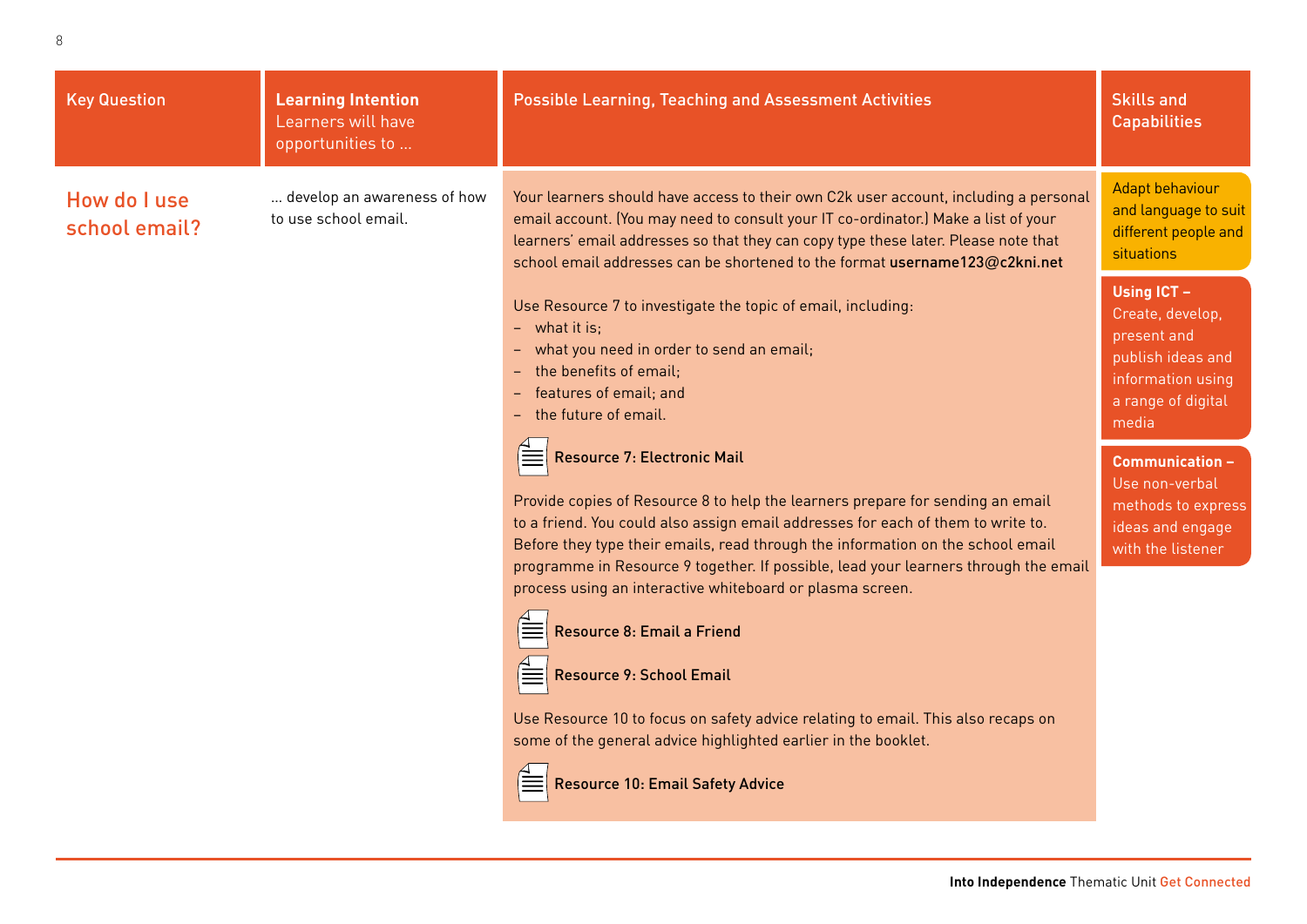# **Resources**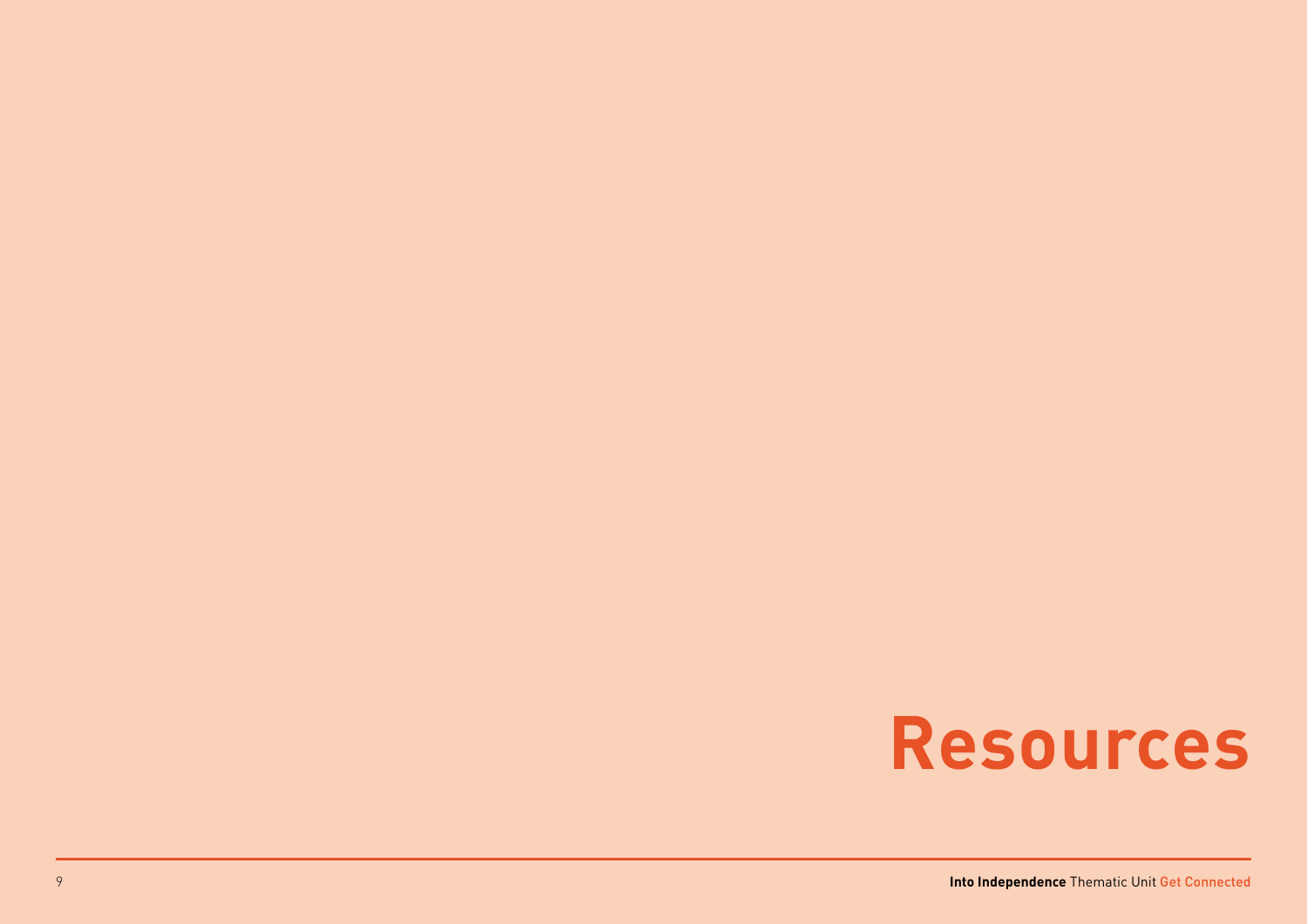# **Mobile Portrait**

What does your mobile phone look like? Draw it in the space. What do you use it for? Tick the correct boxes.

| Draw or trace around your mobile phone | Tick what you use your phone for |
|----------------------------------------|----------------------------------|
|                                        | Phone calls                      |
|                                        | Text messaging                   |
|                                        | Listening to music               |
|                                        | Taking photographs/video         |
|                                        | Surfing the internet             |
|                                        | Games                            |
|                                        |                                  |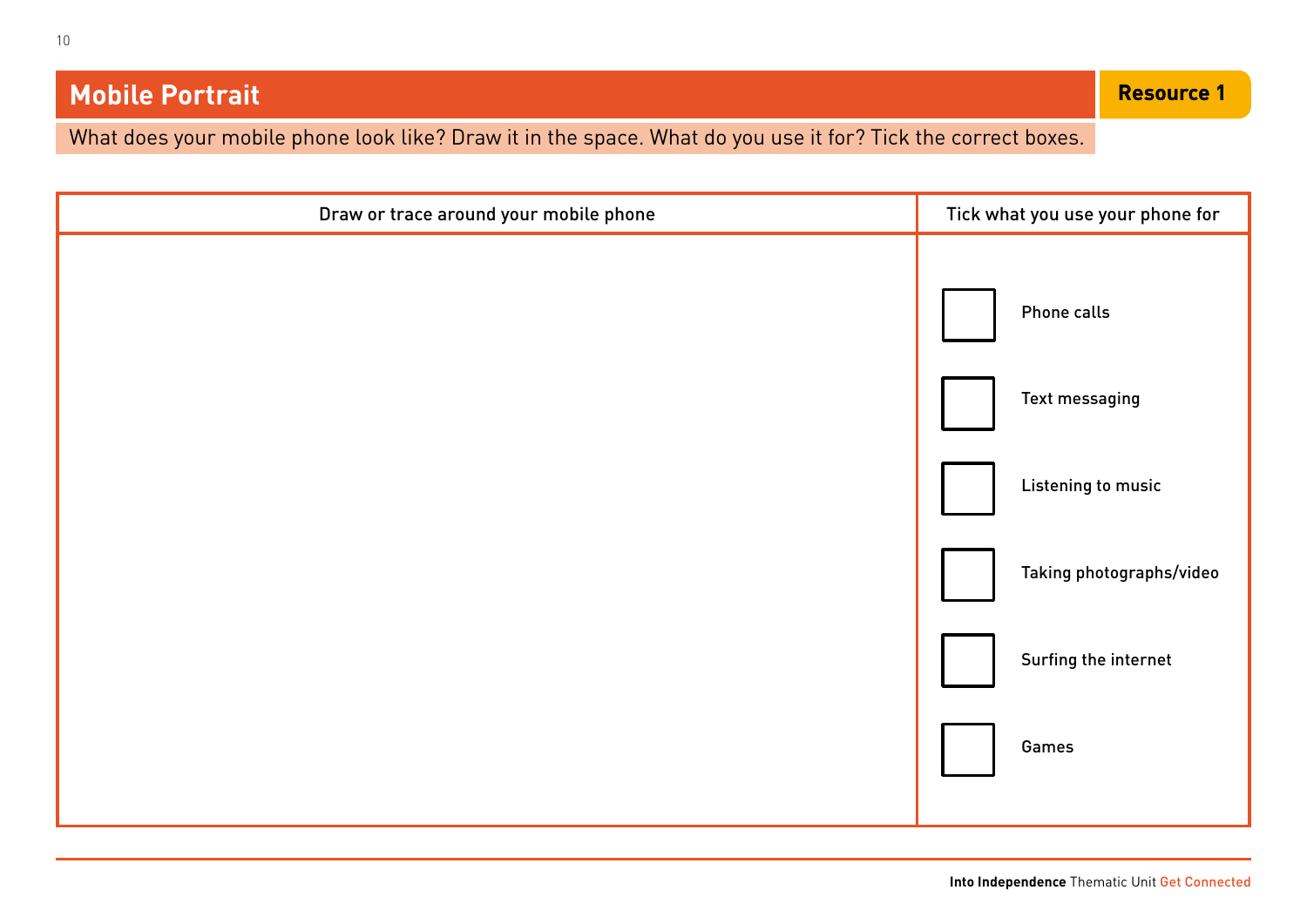# **Mobile Manners** (1 of 2) **Resource 2 Resource 2 Resource 2 Resource 2**

Cut and stick the pictures into the correct column.

| <b>Good Manners</b> | <b>Bad Manners</b> |
|---------------------|--------------------|
|                     |                    |
|                     |                    |
|                     |                    |
|                     |                    |
|                     |                    |
|                     |                    |
|                     |                    |
|                     |                    |
|                     |                    |
|                     |                    |
|                     |                    |
|                     |                    |
|                     |                    |
|                     |                    |
|                     |                    |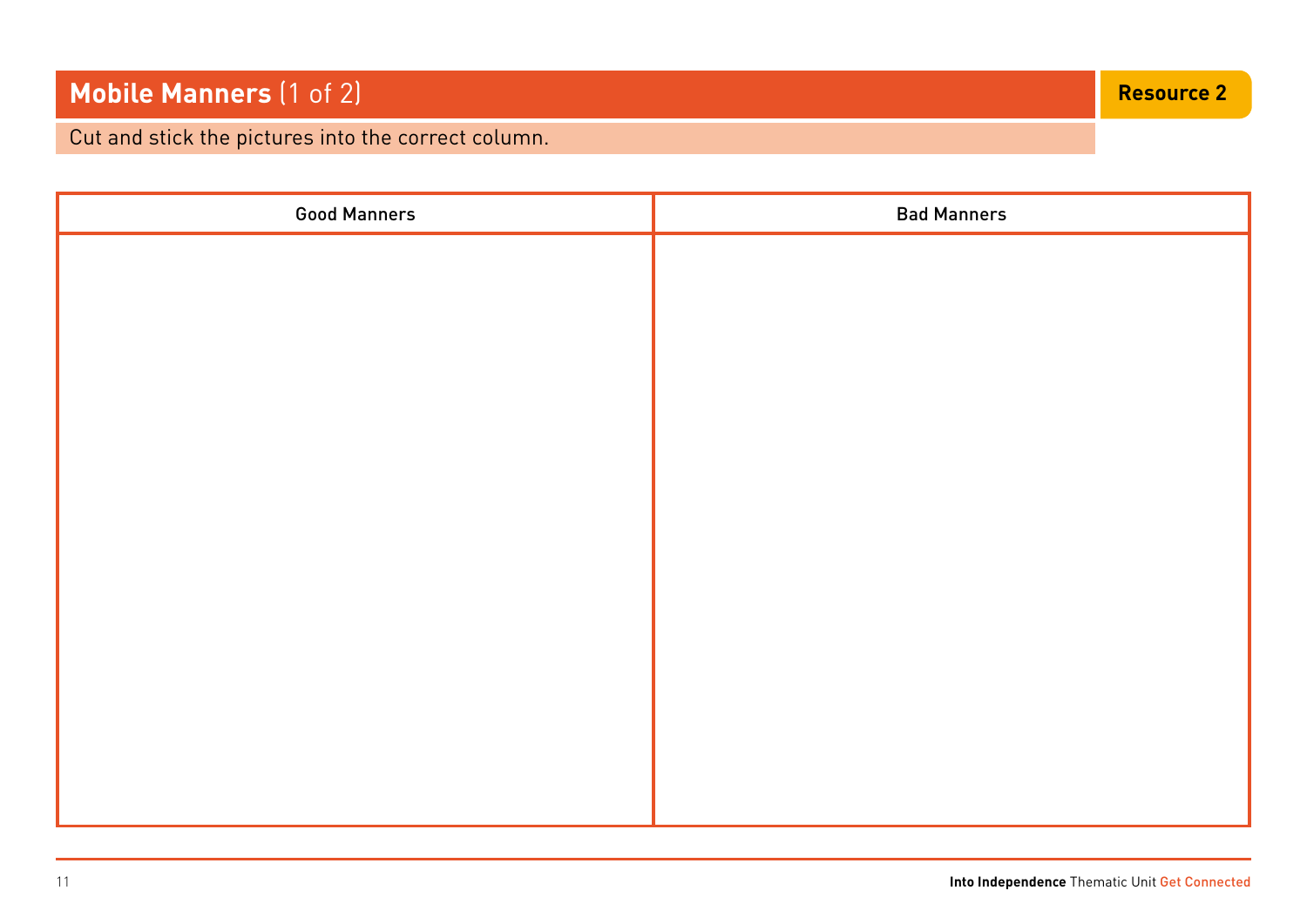# **Mobile Manners** (2 of 2) **Resource 2 Resource 2 Resource 2 Resource 2 Resource 2**

12

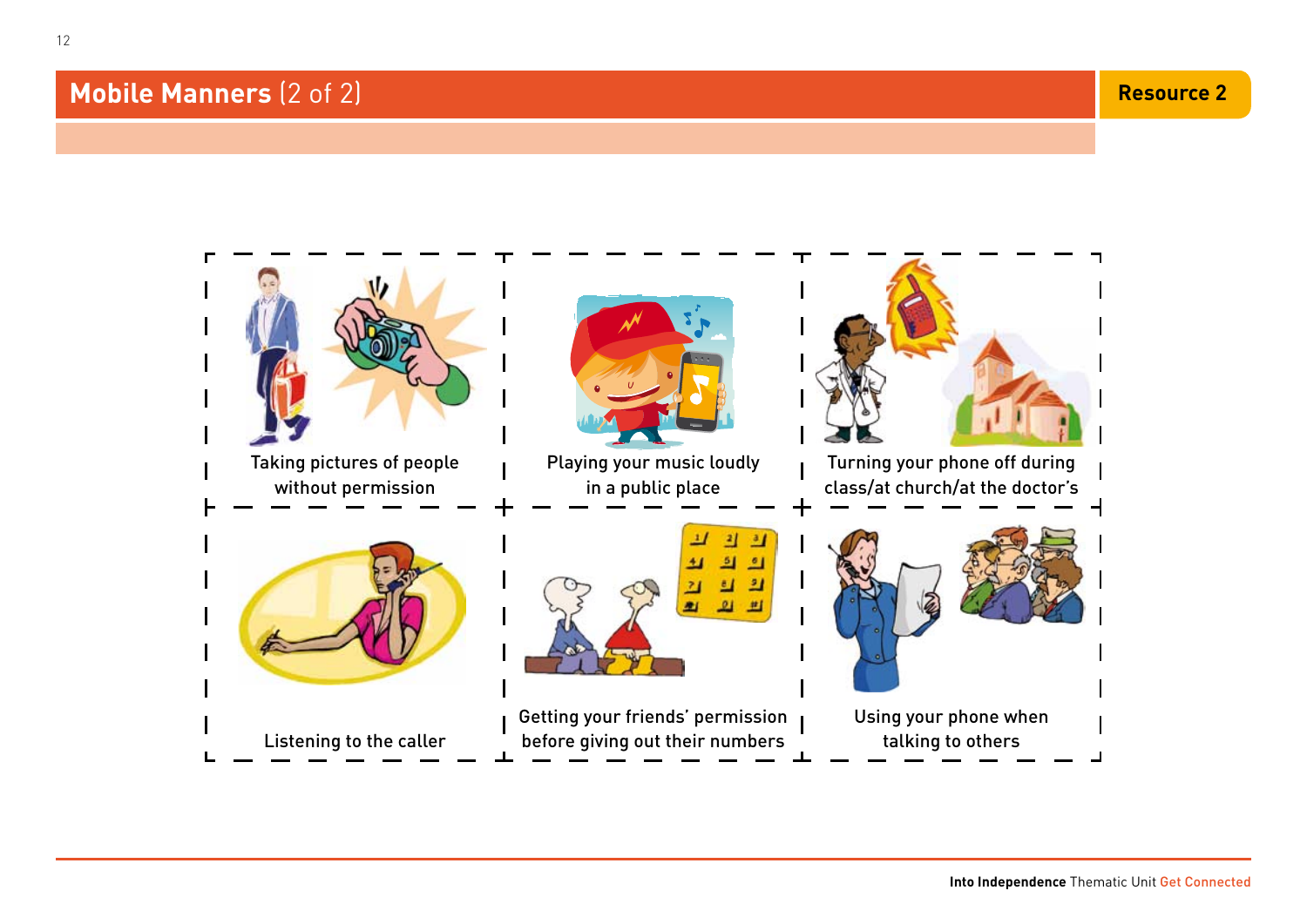# **Stay Safe Rules Poster** (1 of 2) **Resource 3 Resource 3 Resource 3**

Match the social networking rules to the pictures to make your own stay safe poster.



# **Social Networking: Stay Safe Rules**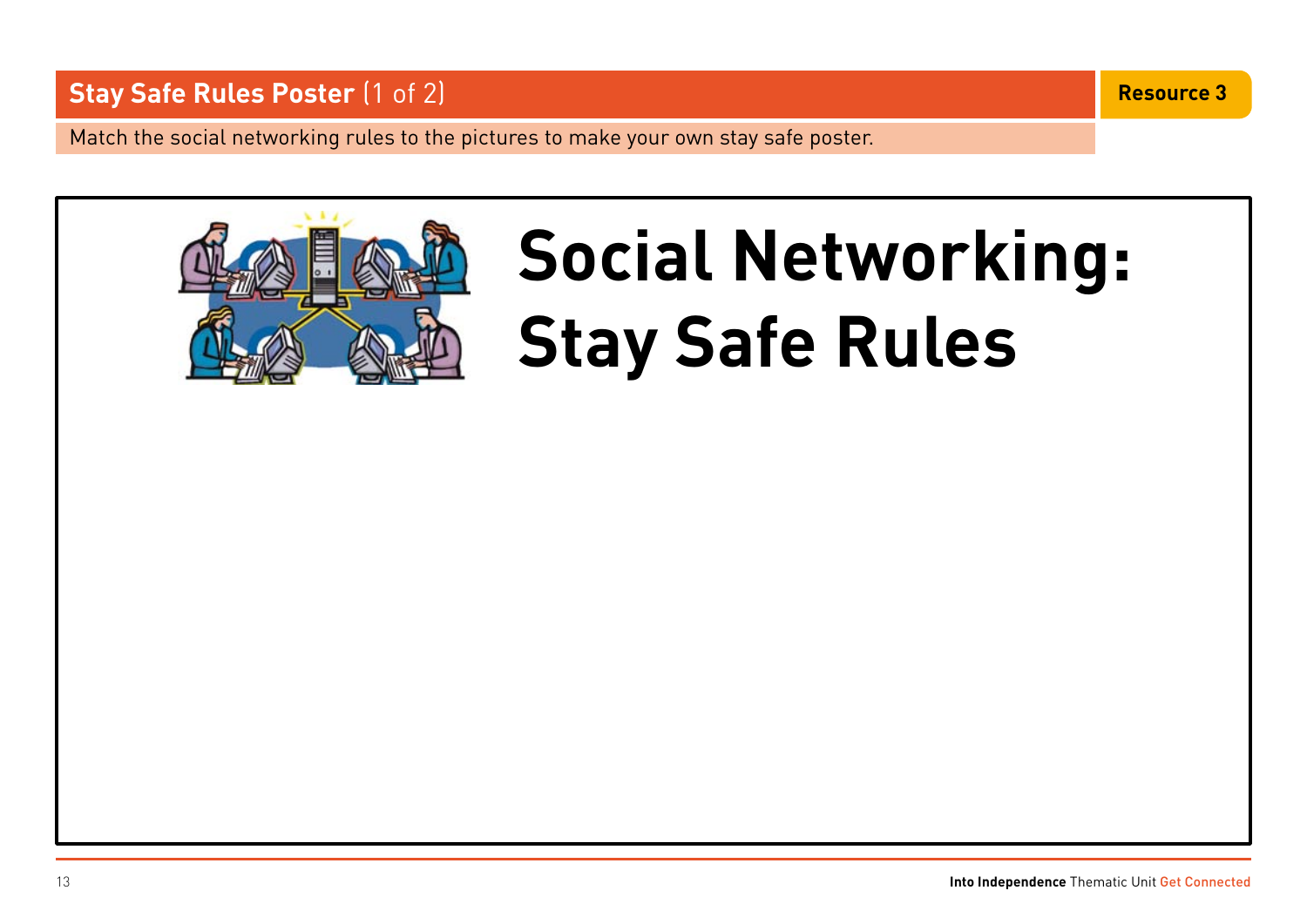# **Stay Safe Rules Poster** (2 of 2) **Resource 3 Resource 3 Resource 3**



14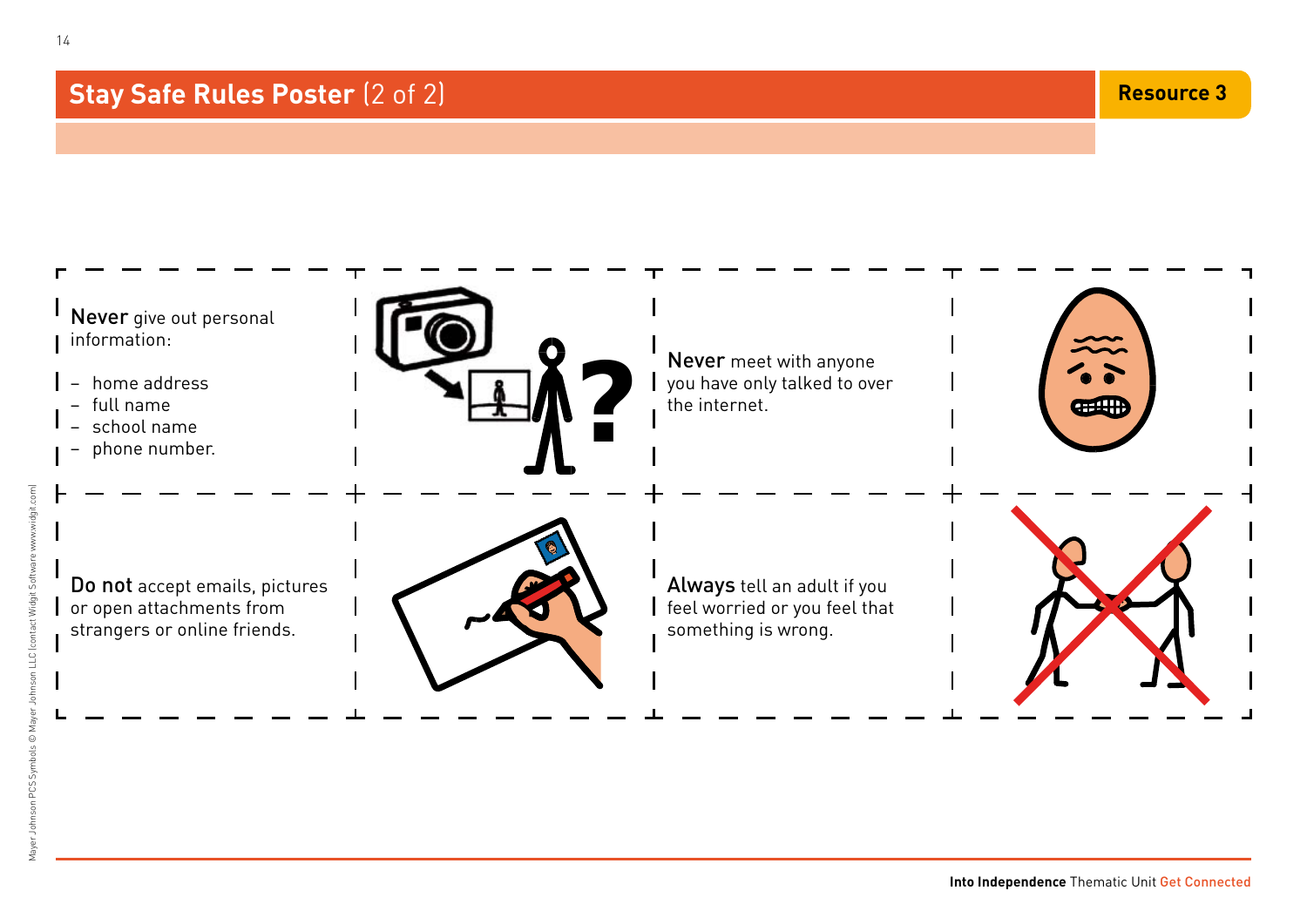# **Personal Information that's NOT for Sharing!** And the state of the second that a second that  $\sim$  4

Fill in the information, then put a red 'x' over the page. Remember that this is information you should **not** place online.

| Do not share this information | Address:       |
|-------------------------------|----------------|
|                               |                |
|                               |                |
|                               |                |
|                               |                |
|                               |                |
|                               |                |
|                               |                |
|                               | $\binom{1}{2}$ |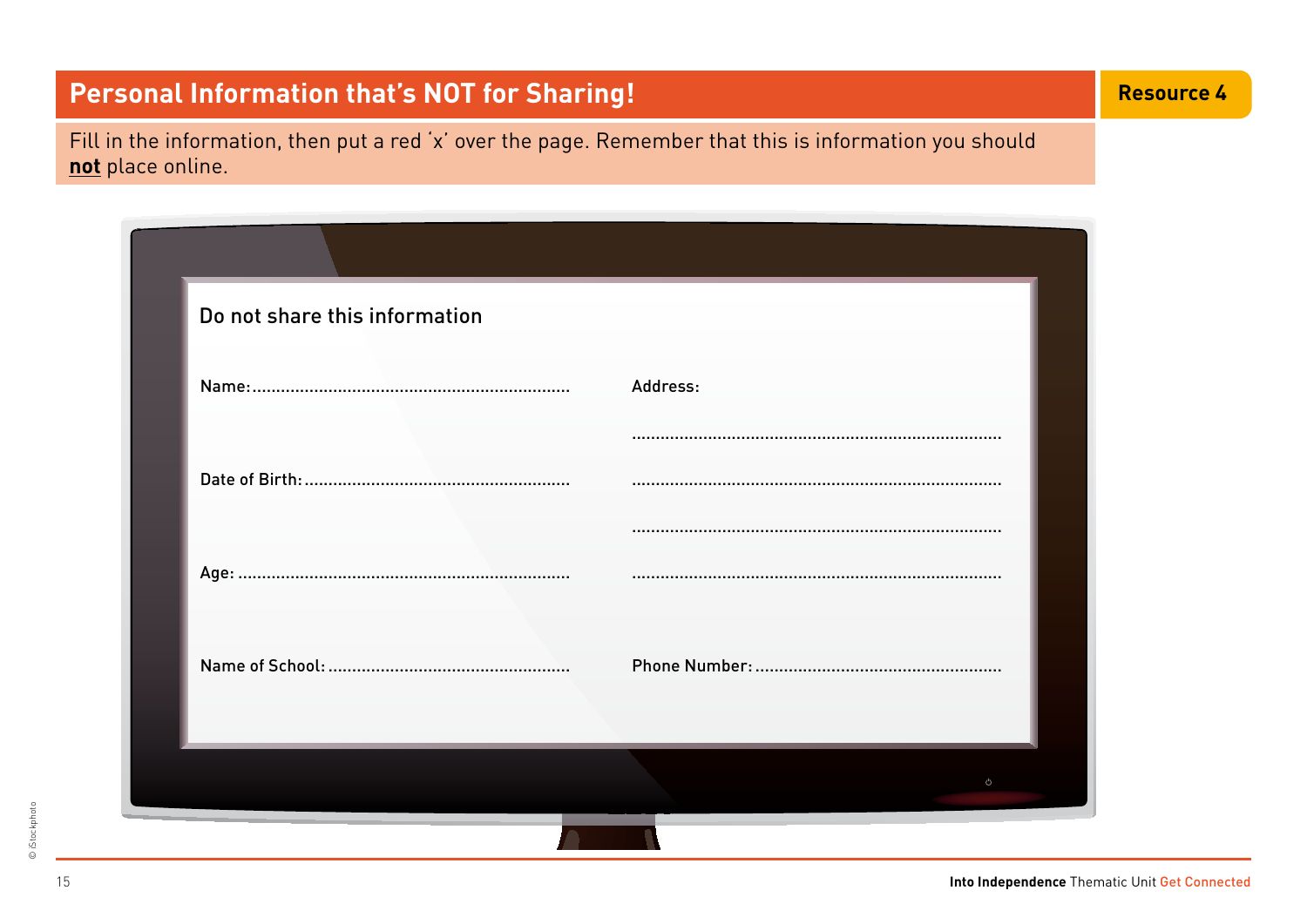# **Surf the Spider** (1 of 2) **Resource 5** (1 of 2) **Resource 5** (1 of 2) **Resource 5** (1 of 2) **Resource 5**

Cut out the things that you can use the computer for, and stick them around Surf the Spider's web. Circle the things that you do.

WWW.

16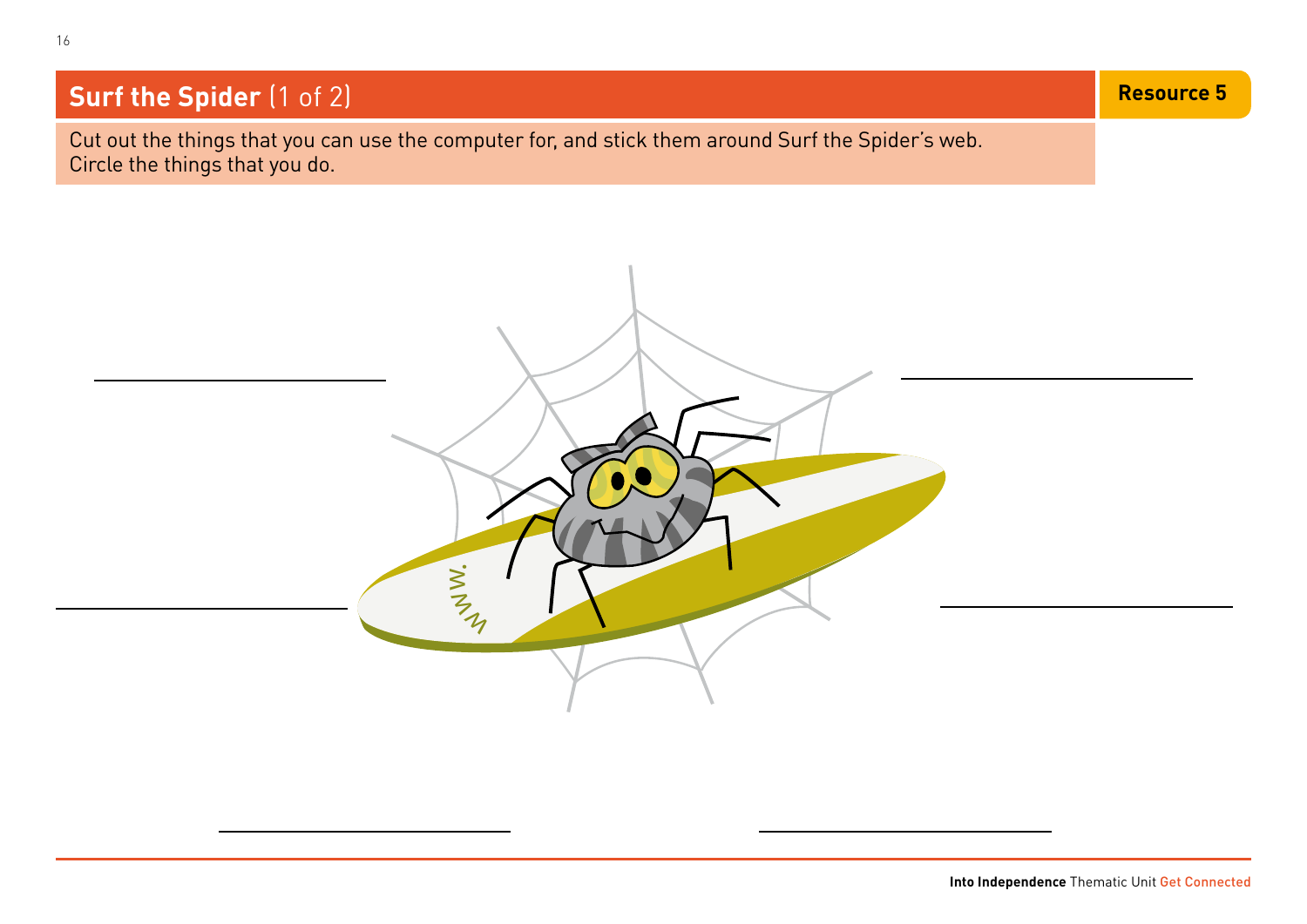# Email Chat Rooms Messenger Games Consoles **Social Networking** Cames Consoles **Networking** Word Bank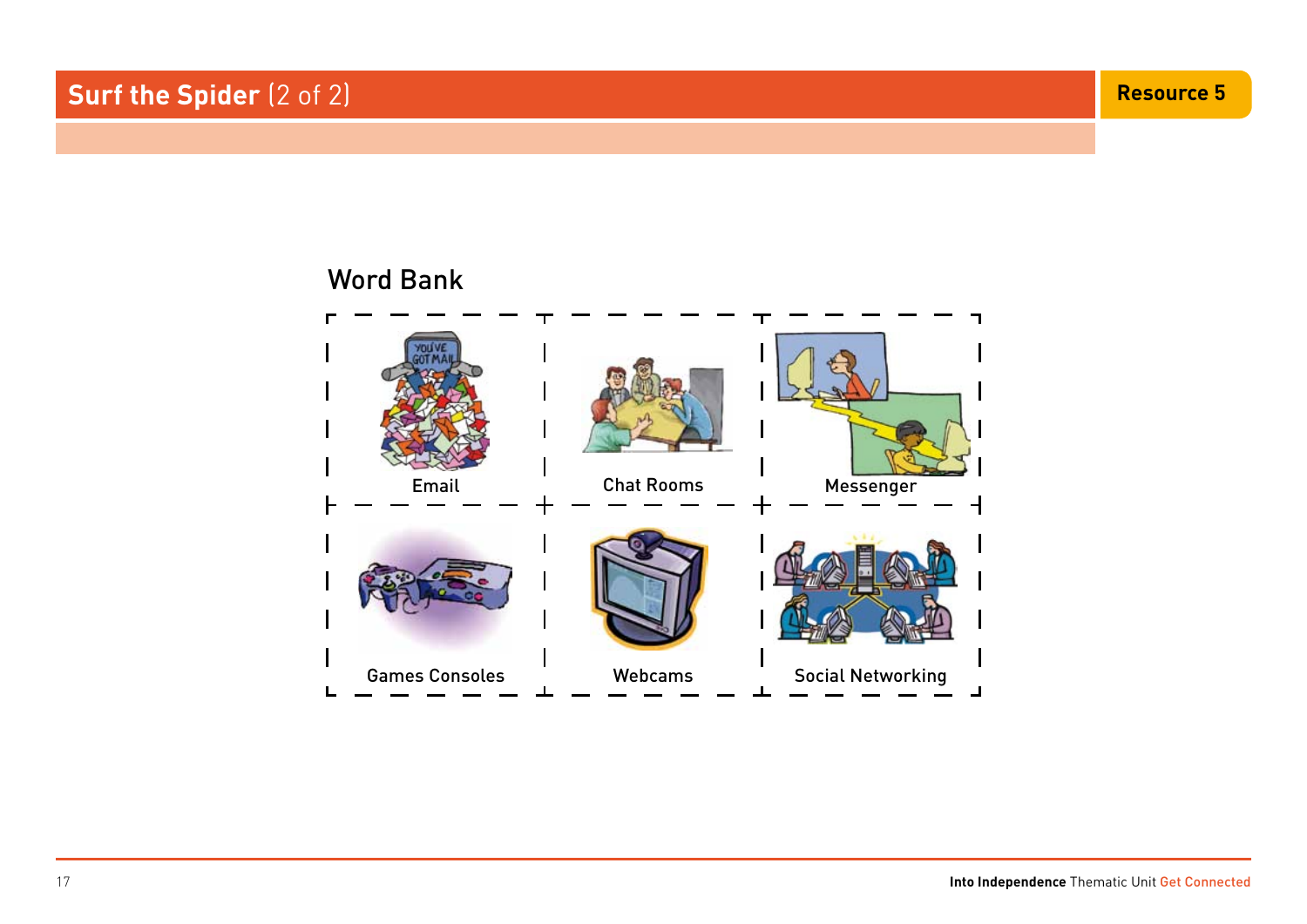# **SMART Rules Poster Resource 6 Resource 6 Resource 6 Resource 6 Resource 6 Resource 6**

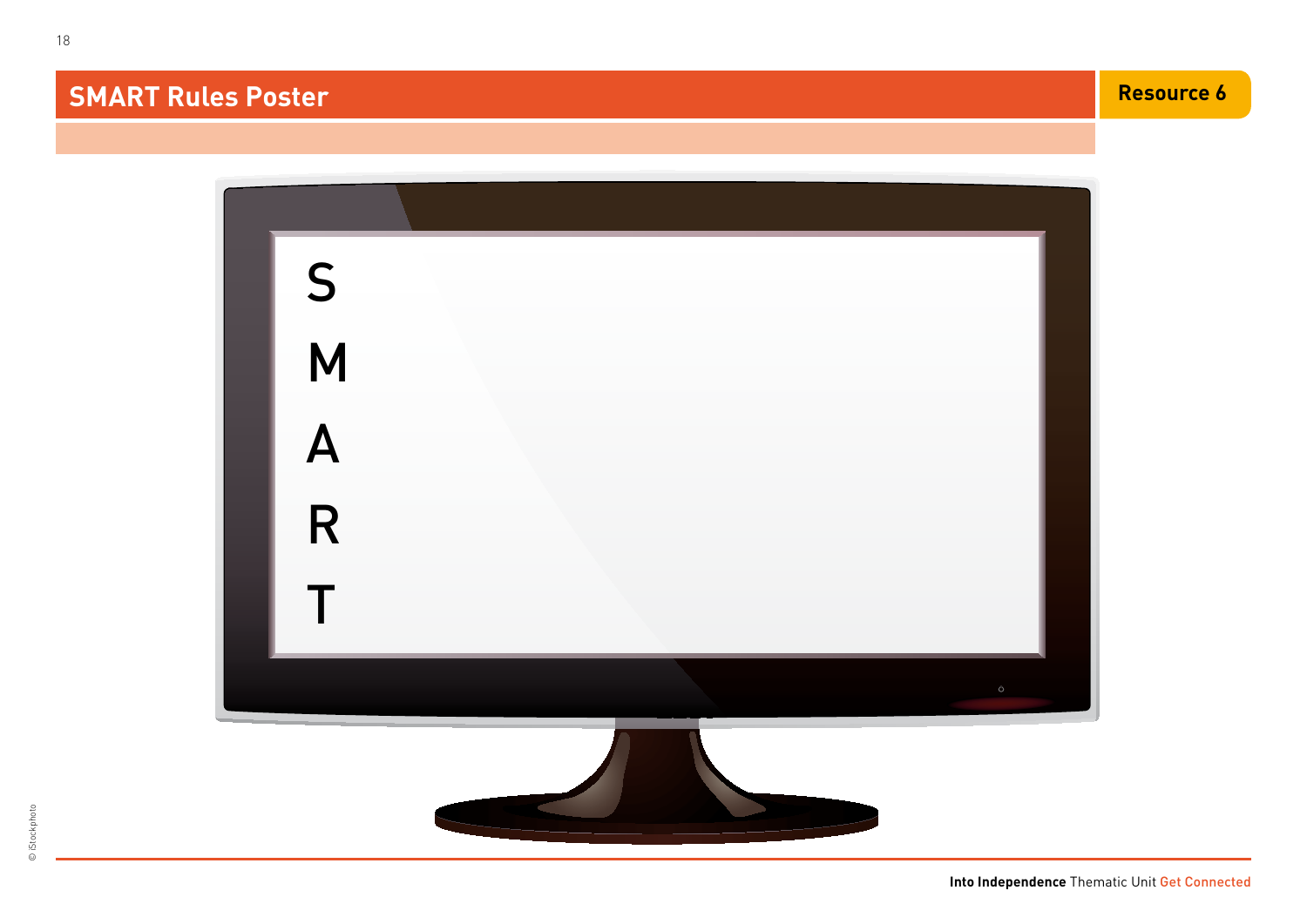#### What is electronic mail?

Electronic mail, or email, sends messages, text and files between computers. Email allows you to communicate worldwide.

.................................................................................................................................................................................

#### **Questions**

What can you send in an email?

.................................................................................................................................................................................

Have you ever sent an email?

#### What do you need to send an email?

- A computer
- An ordinary phone
- • A modem
- An account with an Internet Service Provider (ISP), for example BT, Tesco or Talk-Talk

.................................................................................................................................................................................

• Email software, for example school email, Hotmail or Google Mail

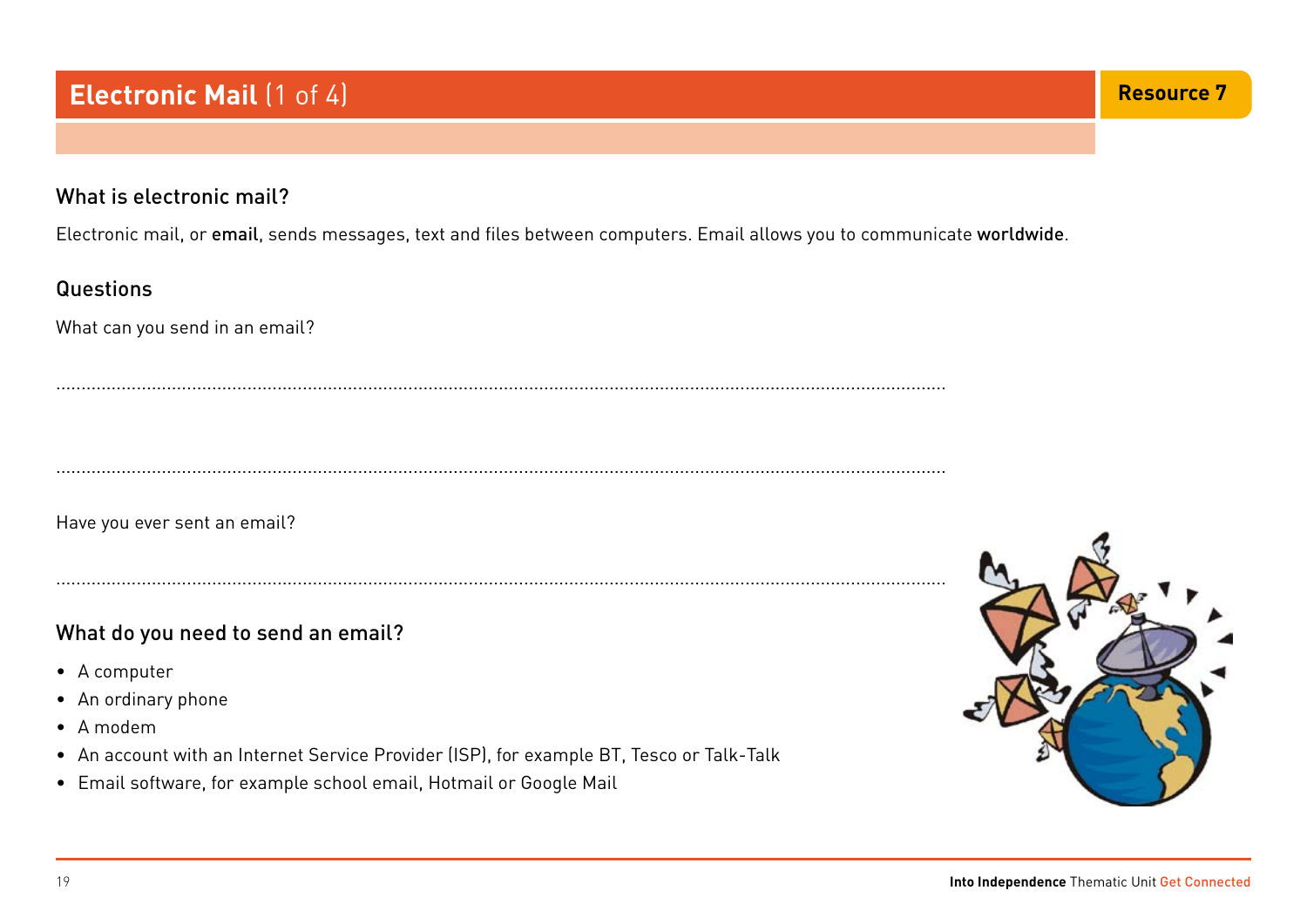#### Question

20

|  | Can you think of any free email providers? |
|--|--------------------------------------------|
|  |                                            |

......................................................................................................................................................................

Your ISP will give you an email account, a password and a mailbox. Your email address might look something like this:

# yourname**@**ispname.co.uk

Write your email address here:

#### What are the benefits of email?

- Instant (or very fast) delivery of your message
- Available 365 days a year, 24 hours a day
- Available anywhere in the world
- It can be a cheap way to communicate
- • You can send a message to lots of people at one time.

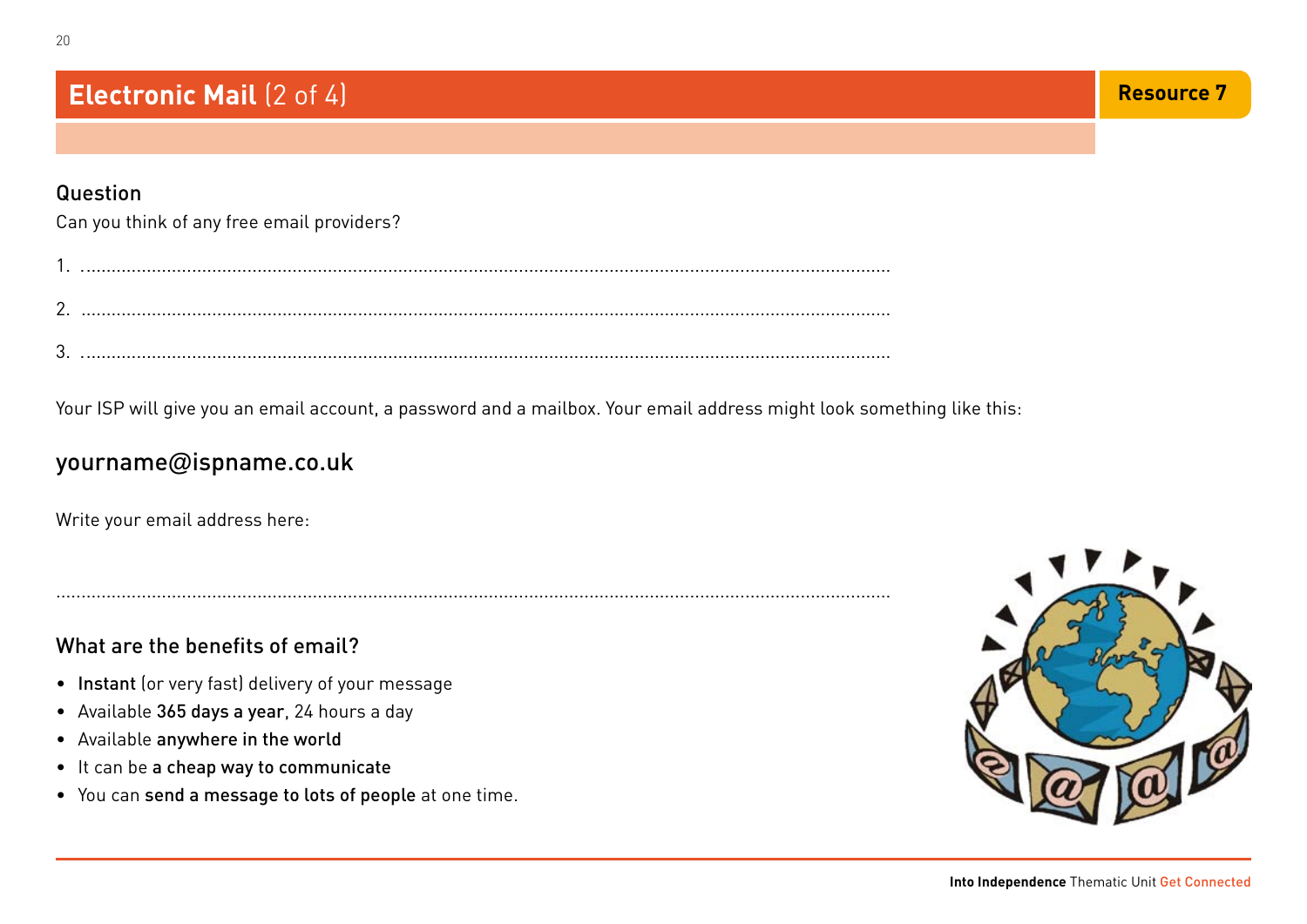# **Electronic Mail** (3 of 4) **Resource 7 Resource 7 Resource 7 Resource 7**

#### Question

Can you list some benefits of email?

#### Problems with using email

- You can only send emails to people who have access to the internet.
- They might not receive your message right away.
- You can receive lots of junk mail, just as you can through the letterbox!

## Features of email

Tick  $(\vee)$  the features of email that you would use.

- c Send an automatic reply to messages. (For example *'Thank you for your email. We will reply to your message soon.*
- $\Box$  Send copies of the same message to many people.
- $\Box$  File messages automatically (for example in a business folder or personal folder).
- $\Box$  Store addresses in an address book on your computer.
- $\Box$  Read a message from the email program that tells you if a message cannot be delivered.
- $\Box$  Send files, pictures or sound as attachments.
	- Use webmail (for example Hotmail or Yahoo) and mobile email to receive and send messages while on the move.





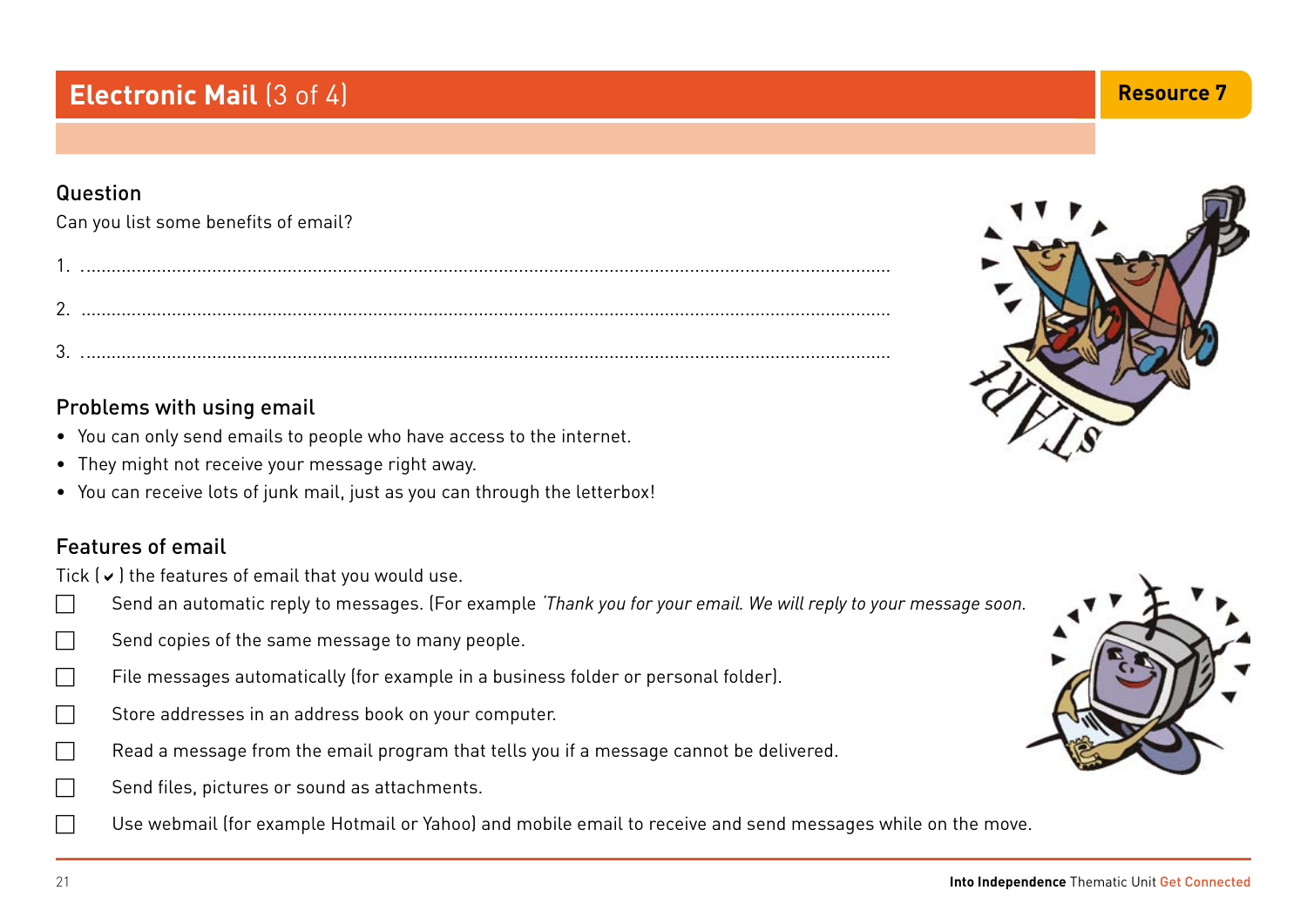# **Electronic Mail** (4 of 4) **Resource 7** (4 of 4) **Resource 7** (4 of 4)

#### The future of email

22

- People can now send emails from mobile phones, as well as from computers.
- It's also possible to send and receive emails via some digital TVs and games consoles.
- There is a growing network of wireless 'hotspots' in public places, for example at many airports and coffee shops, that allow people to send emails through laptop computers or mobile phones.

| <b>Email Wordsearch</b>                                  |   |              |             |              |              |              |              |             |           |              |
|----------------------------------------------------------|---|--------------|-------------|--------------|--------------|--------------|--------------|-------------|-----------|--------------|
|                                                          | L | G            | P           | E            | Y            | M            | E            | Z           | E         | H            |
| Find these words:                                        | A | D            | B           | 0            | Κ            | G            | M            | $\mathbf 0$ | M         | $\mathbf C$  |
| email<br>computer<br>laptop<br>mobile<br>message<br>file | P | Q            | C           | H            | A            | P            | $\mathsf{T}$ | $\mathbf 0$ | A         | U            |
|                                                          | T | $\mathsf{S}$ | D           | $\mathsf{S}$ | L            | $\mathbf 0$  | P            | L           | ı         | V            |
|                                                          | 0 | $\mathbf 0$  | S           | $\mathbf{I}$ | E            | L            | ${\sf P}$    | $\mathsf R$ | L         | X            |
|                                                          | P | E            | $\mathbf c$ | $\mathbf 0$  | M            | P            | U            | T           | E         | $\mathsf{R}$ |
|                                                          | M | V            | E           | J            | $\mathsf{S}$ | $\mathsf{S}$ | F            | S           | G         | W            |
|                                                          | P | I            | F           | M            | M            | $\mathsf{P}$ | U            | I           | E         | Z            |
|                                                          | D | M            | $\mathbf 0$ | B            | I            | L            | E            | T           | L         | Υ            |
|                                                          | E | E            | G           | Г            | ${\sf N}$    | Q            | $\mathsf T$  | E           | ${\sf R}$ | E            |

Why not try sending your own email to a friend?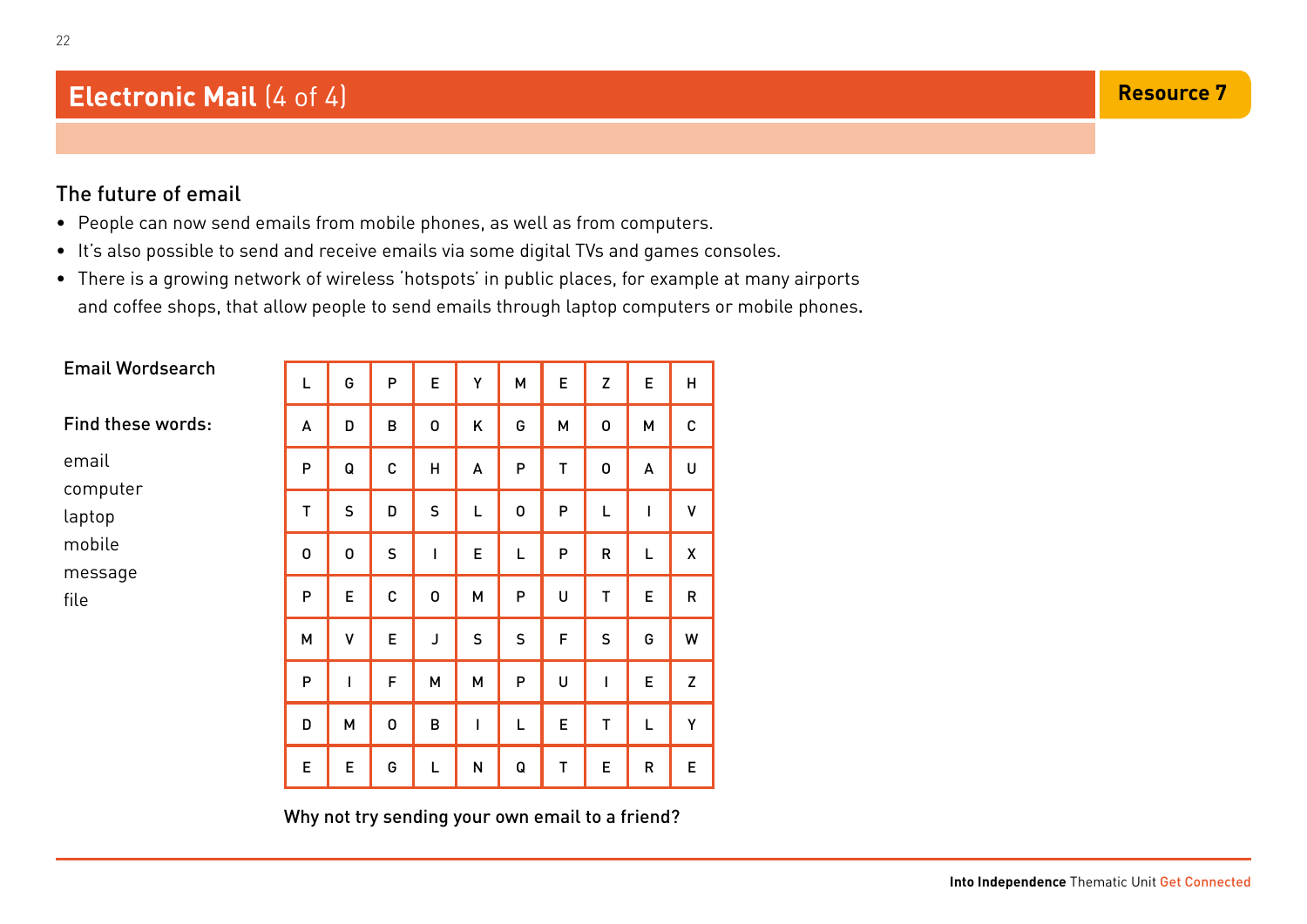# **Email a Friend**

| $\boxed{\mathbb{Z}$ $\boxed{\mathbb{B} \mid \mathbb{Z} \mid}$<br>Untitled - Message                                   |                                                                                                                                                                                                                       |
|-----------------------------------------------------------------------------------------------------------------------|-----------------------------------------------------------------------------------------------------------------------------------------------------------------------------------------------------------------------|
| $\equiv$ Send<br>H<br>Save                                                                                            |                                                                                                                                                                                                                       |
| To<br>Cc<br>Bcc<br>Subject:<br>(Attachments.)<br>$\nabla$ 10 $\nabla$<br>Normal $\boxed{\blacktriangledown}$<br>Arial | Write your email address:<br>Write your friend's email address:<br>Now write your message. Remember to add in your<br>friend's email address and a subject.<br>Next, take it to the computer<br>to type out and send. |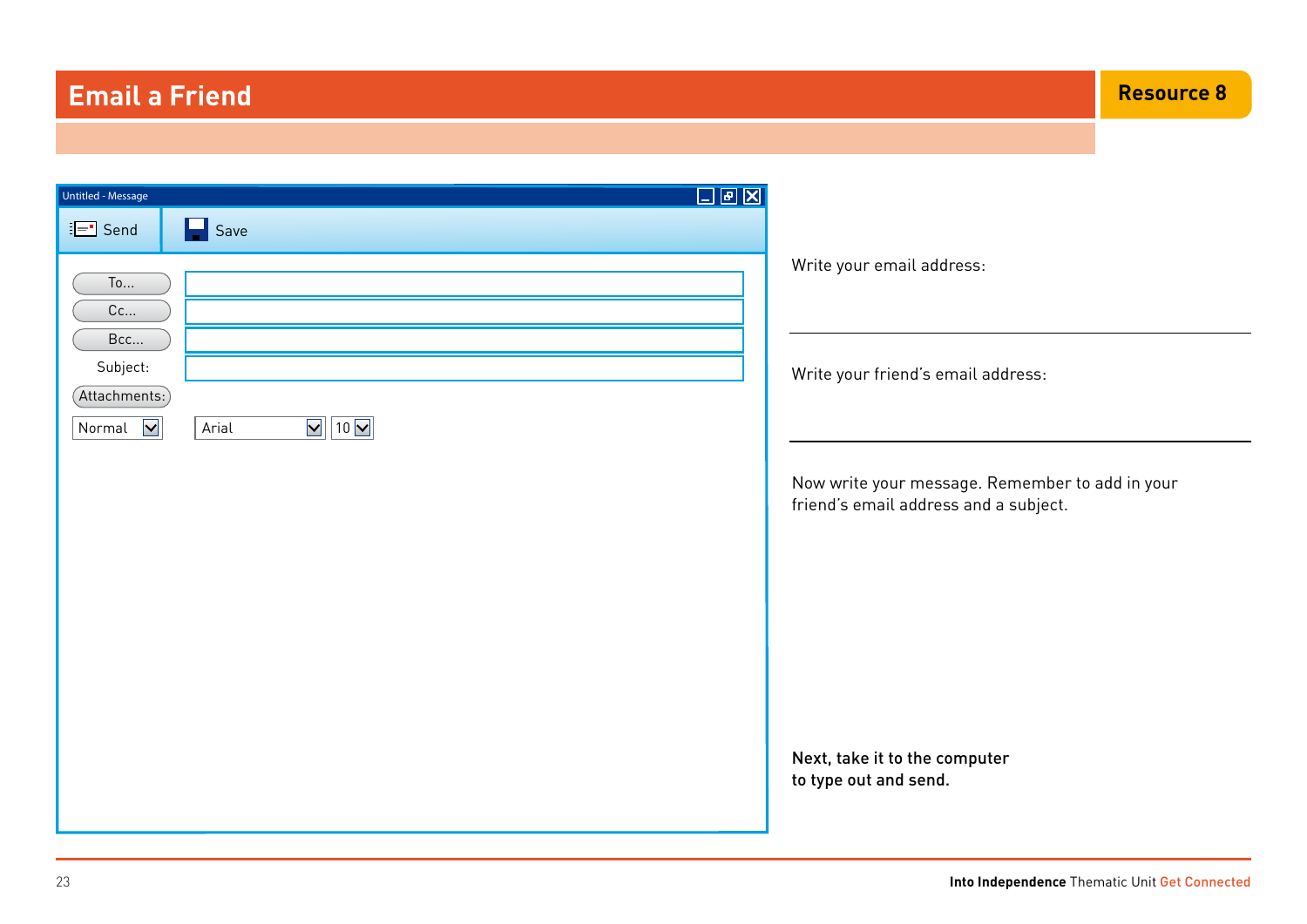# **School Email Resource 9**

Open your school email account. Click on 'New' to open a new message window. Can you spot the features labelled below?

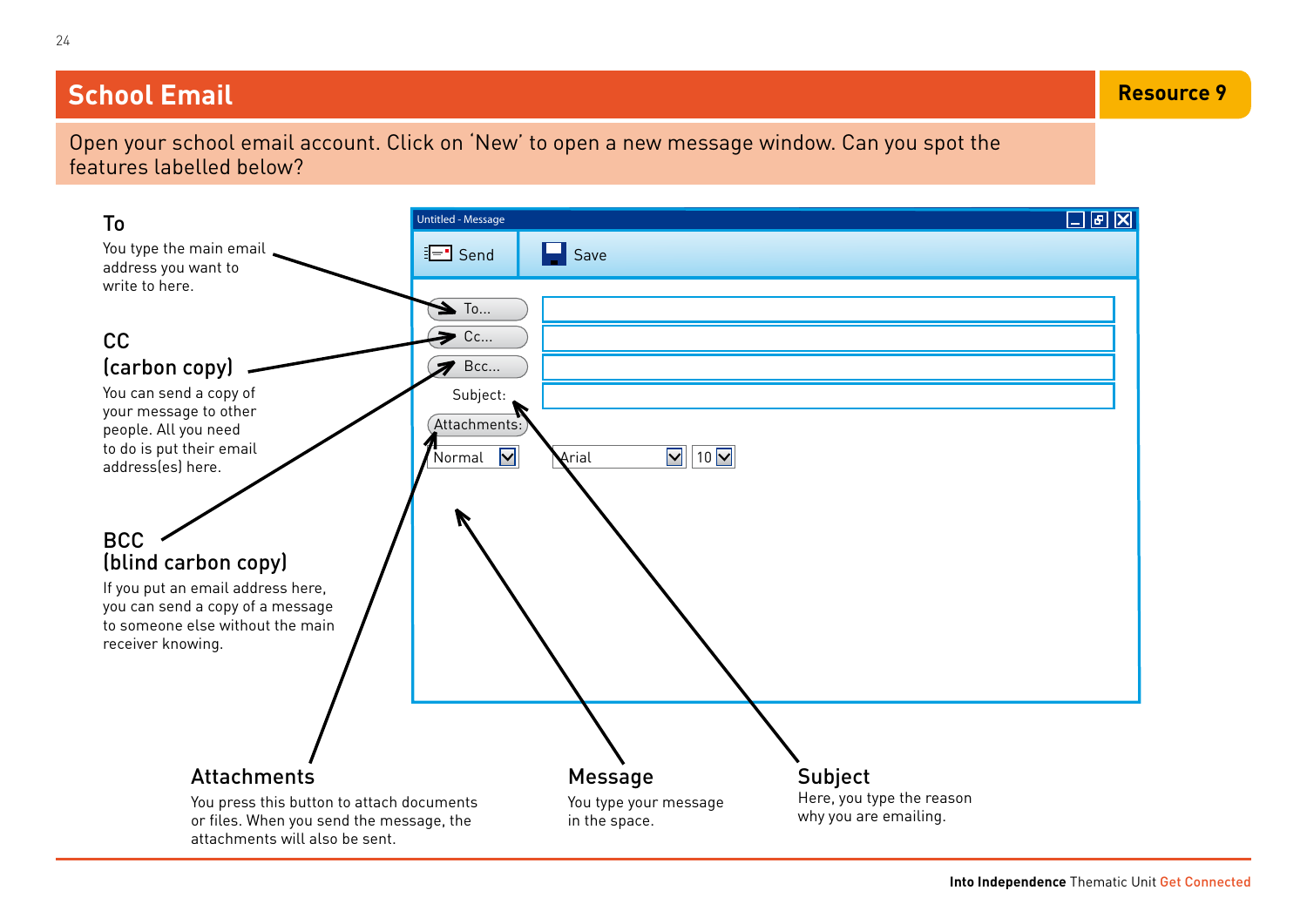## **Email Safety Advice**

# Do not:

- 1. give out any personal information, like your name, address, telephone number or where you go to school, to strangers over the internet (you wouldn't give this information to strangers on the street, and it's just as dangerous online);
- 2. send any pictures of yourself, your friends or family to people you do not know;
- 3. give your internet password to your friends or other online users;

If you are concerned, speak to an adult you trust.

- 4. respond to abusive messages (even if someone sends you something really upsetting, do not reply; tell an adult);
- 5. accept files or attachments from people you do not know (they could contain computer viruses which may damage your computer); or
- 6. meet up with someone you have only chatted to online.